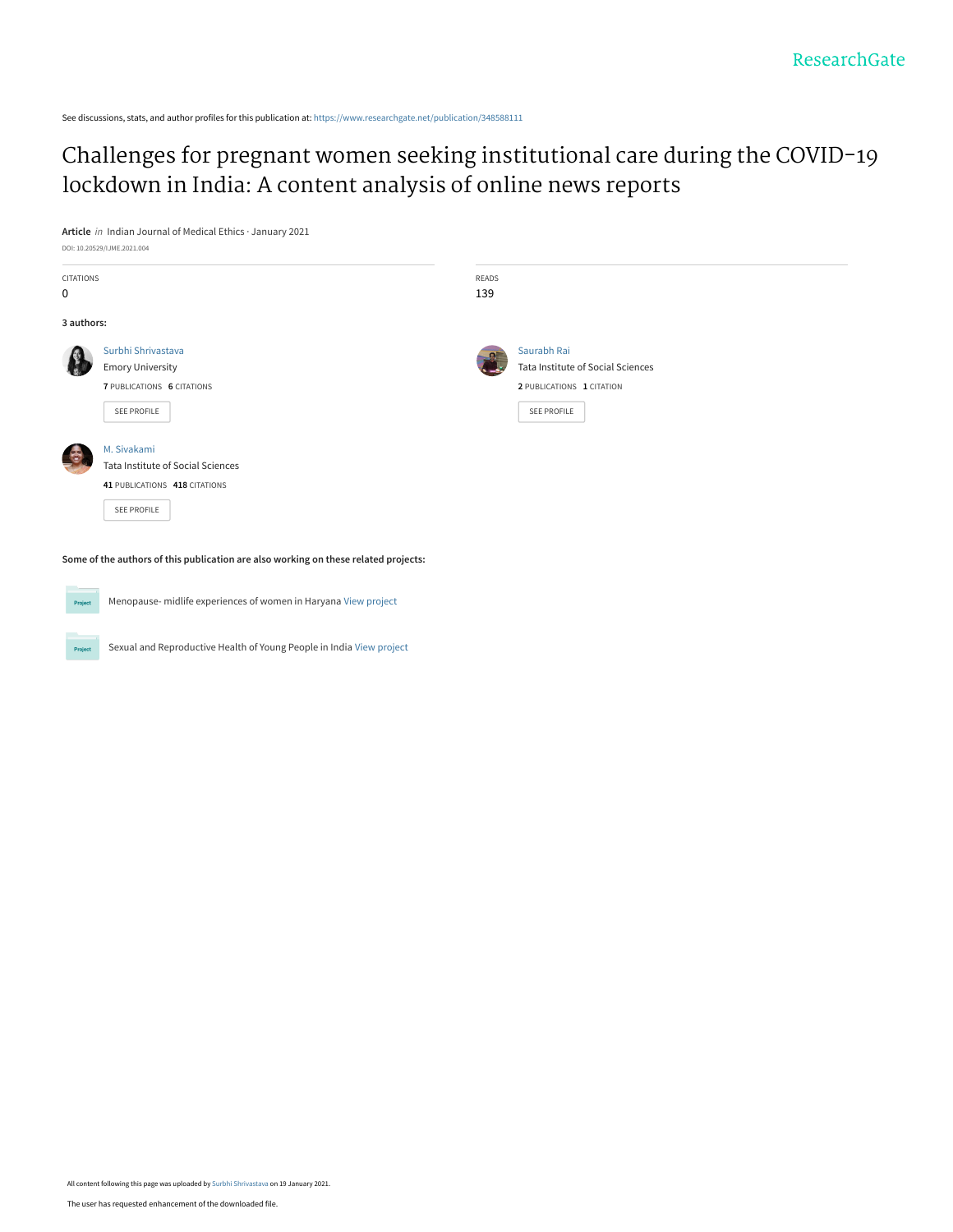# COVID‐19

 $\mathcal{L}_\text{max} = \mathcal{L}_\text{max} = \mathcal{L}_\text{max} = \mathcal{L}_\text{max} = \mathcal{L}_\text{max} = \mathcal{L}_\text{max} = \mathcal{L}_\text{max} = \mathcal{L}_\text{max} = \mathcal{L}_\text{max} = \mathcal{L}_\text{max} = \mathcal{L}_\text{max} = \mathcal{L}_\text{max} = \mathcal{L}_\text{max} = \mathcal{L}_\text{max} = \mathcal{L}_\text{max} = \mathcal{L}_\text{max} = \mathcal{L}_\text{max} = \mathcal{L}_\text{max} = \mathcal{$ 

# Challenges for pregnant women seeking institutional care during the COVID-19 lockdown in India:A content analysis of online news reports

#### **SURBHI SHRIVASTAVA, SAURABH RAI,M SIVAKAMI**

#### *Abstract*

*India's nationwide lockdown to curtail the transmission of Covid-19 has given rise to concerns over the health system's response to maternal and child health (MCH) services. This paper aims to understand the challenges faced by pregnant women seeking institutional care during the lockdown. We conducted a qualitative content analysis of 54 online news reports, published in English and Hindi, between 25 March 2020 and 31 May 2020. They covered cases across 17 states in India and 16 maternal deaths. Three broad thematic categories of challenges for pregnant women emerged from the analysis: 1) physical access to health facilities, 2) admission to health facilities, and 3) lack of respectful maternity care during the lockdown. In conclusion, strengthening health systems and incorporating MCH into the Covid19 response is imperative. Failure to provide quality MCH services during the lockdown has implications for the continuum of women's care,maternal mortality,and human rights.*

*Keywords: maternal health,Covid19, content analysis, India*

#### **Introduction**

Covid-19 is not the first coronavirus disease to afflict the modern world. Its predecessors include the severe acute respiratory syndrome (SARS) of 2002–03 and the Middle East respiratory syndrome (MERS) of 2012 (1). The response to Covid-19 was similar to previous public health emergencies in that human and financial resources were diverted from various health programmes towards measures to contain the pandemic (2). However, the global uptake of "physical

Author: **Surbhi Shrivastava** (Corresponding author – surbhi.shrivastava@emory.edu), PhD Student, Department of Sociology, Emory University, 1555 Dickey Drive. Atlanta, Georgia – 30322, USA; **Saurabh Rai** (drsaurabhrai89@gmail.com), PhD Candidate in Public Health, School of Health Systems Studies, Tata Institute of Social Sciences, VN Purav Marg, Deonar, Mumbai, Maharashtra – 400088, INDIA; **M Sivakami** (sivakami@tiss.edu), Professor and Chairperson, Center for Health and Social Sciences, School of Health Systems Studies, Tata Institute of Social Sciences, VN Purav Marg, Deonar, Mumbai, Maharashtra - 400088, INDIA.

To cite: Shrivastava S, Rai S, Sivakami M. Challenges for pregnant women seeking institutional care during the COVID-19 lockdown in India: A content analysis of online news reports. *Indian J Med Ethics*. Published online first on January 18, 2021.DOI:10.20529/IJME.2021.004.

Manuscript Editor: Rakhi Ghoshal

Peer Reviewers:Three anonymous peer reviewers

© Indian Journal of Medical Ethics 2020

distancing"measures makes it unique (3).

The Indian government imposed a nationwide lockdown as its primary strategy to contain Covid-19, which was first detected in the country on January 30, 2020 (4). With only four hours' notice, the complete lockdown began on March 25, 2020 and was consecutively extended on April 14, May 3, and May 17 (5– 8). Enforced through authoritarian police action, the lockdown forced a population of over 1.3 billion to stay home (9). The move overlooked people's need to step out and access health facilities for other major health concerns. Anticipating that this blinkered approach, which several countries adopted, would cause severe problems, the World Health Organization (WHO) urged world leaders to ensure the continuity of other health services and programmes, even when overwhelmed with the response to Covid-19 (10).

Globally, there have been concerns regarding the continued provision of maternal and child health (MCH) services during Covid-19 (11). History shows that outbreaks like these impact sexual and reproductive health and rights (SRHR) and MCH in various ways at the individual, societal, and systemic levels (12). The Ebola outbreak in 2014–15 created serious interruptions in the availability, uptake, outcomes, and demand for MCH services in Sierra Leone (13). It displayed the previously well-described "three delays" faced by pregnant women – in seeking care, reaching the facility, and receiving adequate treatment (14) – leading to an increase in maternal mortality.

In the case of India, upholding women's access to quality maternal care at all times has ethical and human rights implications. India has made great efforts to incentivise institutional birth through the *Janani Suraksha Yojana* (JSY) and *Janani Shishu Suraksha Karyakram* (JSSK) (15). Therefore, a failure to provide care to women trying to access public facilities is a violation of state-recognised rights. Moreover, the increasing emphasis on respectful maternity care (RMC) in India (16) is a sign that disrespectful and abusive care during childbirth exemplifies maleficence and goes against accepted standards of medical ethics.

Unfortunately, India's lockdown strategy did not include commensurate measures to ensure its health systems' preparedness. The aftermath disproportionately affected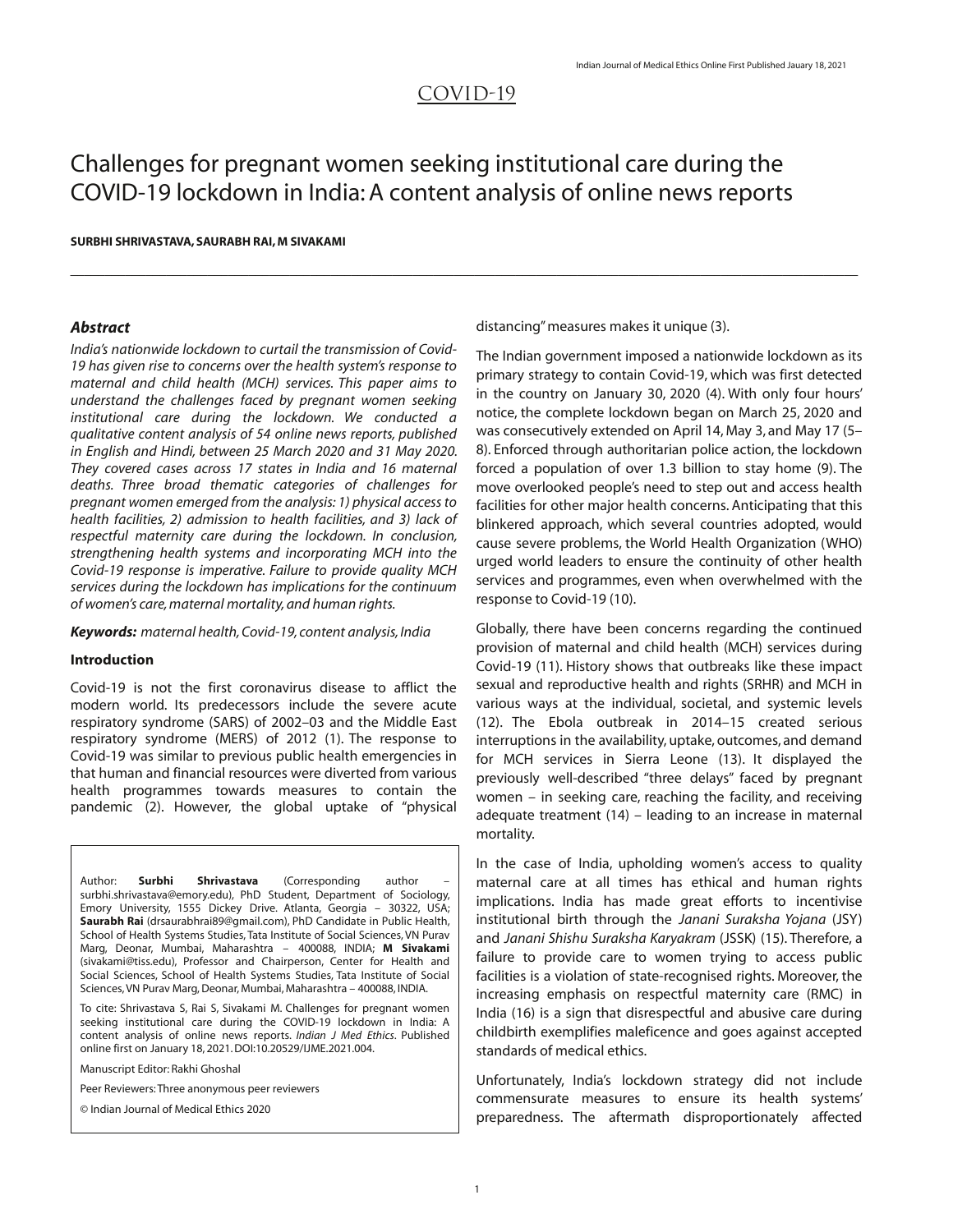vulnerable social groups, particularly pregnant women seeking institutional care. Media reports, the only available – albeit unverifiable – source of information during the lockdown, covered some of the difficulties that pregnant women faced in various aspects of MCH (17–19). On April 14, 2020, the Ministry of Health and Family Welfare (MoHFW) released guidelines to enable the delivery of essential health services, emphasising that reproductive, maternal, newborn, and child health (RMNCH) services are given particular attention while also ensuring the safety of healthcare providers (HCPs) (20). However, these guidelines were rarely implemented in the field (21, 22). Moreover, the lack of quality institutional care during the pandemic can be considered a violation of the government's Labour Room Quality Improvement Initiative (LaQshya) to promote RMC (23). This underlines the urgent need to provide quality maternal health services, because even in "normal" times, India's maternal mortality ratio (MMR) is high, at 113 maternal deaths per 100,000 live births (24); the discontinuity of services due to Covid-19 could lead to its escalation.

Although telephonic surveys on women's health during the lockdown have been carried out in India (25), there has been no empirical research on the availability and quality of MCH. In the absence of such research evidence, a systematic analysis of alternative data sources may provide a glimpse of the ground reality. Against this backdrop, this paper aims to understand the challenges faced by pregnant women seeking institutional care during the Covid-19 lockdown in India through an inductive content analysis of online news reports.

# **Methods**

Even though the government's institutional birth utilisation data for April, May, and June 2020 were released in August 2020 after delays (26), the current Covid-19 pandemic makes primary data collection difficult. Therefore, we conducted a qualitative, descriptive content analysis (27) using online news articles from India, which could potentially lead to a conceptual map or a model (28). The news articles included primarily those published in English and Hindi between March 25, 2020 (when the total lockdown began) and May 31, 2020 (when it was relaxed). These sources reported on the challenges that pregnant women faced when seeking institutional care during the lockdown. While the lockdown serves as the period of analysis due to its unprecedented nature, we aim to describe all our findings from this period, and not just those that were unique or exacerbated underlying issues.

The search engines used were Google, Yahoo, and Bing. We used keywords such as "pregnant woman" and "pregnant woman denied care" to browse English news articles and *"garbhavati mahila"* (pregnant woman) and *"prasav"* (birth) for Hindi articles. We also added the names of each of the Indian states to the keyword search to identify supplemental articles in English. We first identified some articles through content shared in the authors'social networks, which we then used to

locate published versions for analysis. The inclusion criterion was reporting on the challenges faced by pregnant women who sought institutional care during the lockdown, including those who tried but failed to reach a facility. The exclusion criterion was reporting on the challenges of pregnant women in settings other than institutional care, notably migrant workers travelling long distances in the wake of the lockdown. Additionally, we excluded challenges for women who sought abortions and those who experienced miscarriages but did not seek institutional care. We conducted our last keyword search on May 31, 2020.

Our first search yielded 62 articles in English and 47 articles in Hindi. If multiple news articles reported the same incident, we chose the article which, irrespective of language, captured the incident most descriptively from the woman's perspective. We included a total of 54 articles (31 in English and 23 in Hindi) sourced from 34 online news publications for the final analysis (details in Appendix I).

The first two authors, who are proficient in both languages, conducted a content analysis. This study followed the inductive approach. We analysed the manifest or surface-level content, which requires relatively objective coding without interpretation on the part of the coder (29), to plot state-wise news reports, the reported backgrounds of women, the number of deaths, and the context in which care was sought.

The first two authors read each article separately and extracted the relevant content.We translated the content from Hindi articles to English before our analysis. We removed the names of the pregnant women and their families, doctors, and hospitals to ensure confidentiality. However, we retained anonymous identifiers, such as religion, age, occupation, and type of hospital (government or private) to understand the context of the narrative. We open-coded and clubbed the excerpts to form categories and sub-categories through abstraction. As they emerged, we grouped these further into potential themes related to our topic. The findings evolved into a concept map of the major challenges that women experienced while seeking institutional care. The three broad thematic categories that emerged were physical access to health facilities; admission to health facilities; and lack of RMC during the lockdown.

#### **Results**

The articles that we analysed reported cases from 17 states in India (Figure 1). Uttar Pradesh (UP) and Madhya Pradesh (MP) topped the list in terms of the number of pregnant women denied quality institutional care, with 13 and 7 reported cases, respectively, whereas West Bengal, Chhattisgarh, Karnataka, Orissa, Punjab, and Kerala had one reported case each. Most news reports did not mention the backgrounds of the pregnant women. However, six articles described the women as "wife of a labourer", "wife of a daily wage worker", or "wife of a migrant". Thirteen articles reported the challenges faced by Muslim women, whereas two reported on the experience of Covid-positive pregnant women.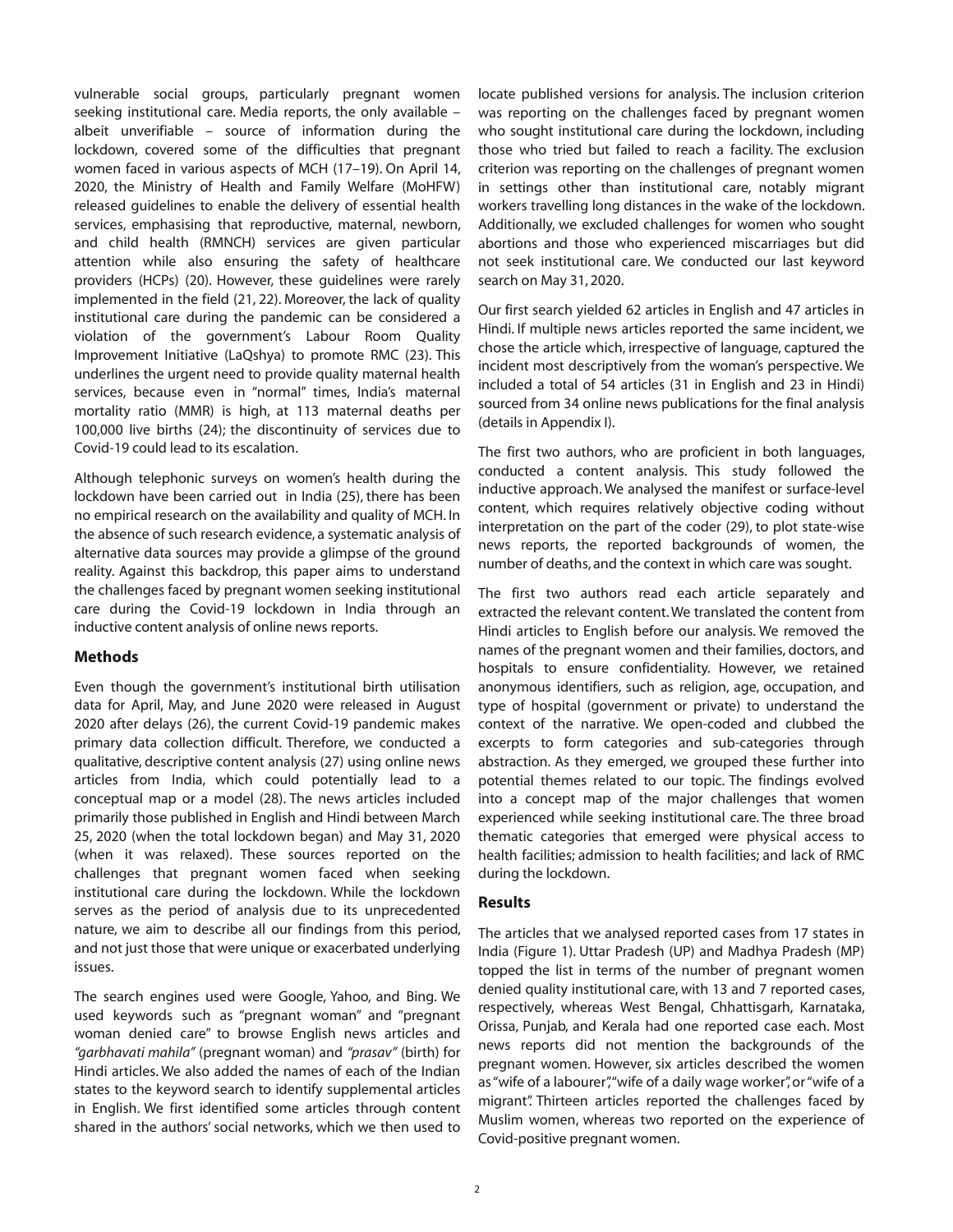**Figure 1: State-wise number of online news reports on challenges faced by pregnant women seeking institutional care during the Covid-19 lockdown in India (N= 54)**



Figure 2 shows a pathway analysis of how women sought institutional care, the types of facilities they were referred to, and their eventual site of birth. From all the articles, we could determine clear pathways for 49 women. Seventeen women – more than one-third of the cases – either delivered at home, at the roadside, outside the hospital, or in transit (in an ambulance or other vehicle). Totally, 32 women delivered at a hospital (19 at government facilities and 13 at private facilities). However, only a third of them were provided care at the first facility they visited, whether government or private. Most women visited two or three hospitals before they were admitted, and some visited more than five facilities, going back and forth between government and private hospitals before finally being admitted. Overall, 27 articles reported deaths; of those, 16 were foetal deaths and 16 were maternal deaths.

#### *Physical access to health facilities*

The unprecedented lockdown created hurdles for pregnant women starting from the first level of seeking institutional care – reaching a facility.

# *Restricted mobility due to lockdown*

Several articles have reported that some women could not reach health facilities due to the nationwide lockdown. The police stopped and questioned them, even denying passage to ambulances carrying women in active labour. In the absence of police personnel (second quote below), barricaded roads impeded women's transportation to health facilities. In

such cases, women delivered in transit or even succumbed to death:

*The ambulance in which she was being taken to the \*\*\* hospital wasstopped by the police for nearly 20 minutes on Tuesday.The police said the vehicle was entering a red zone in violation of the lockdown restrictions… As the woman's relatives pleaded with the cops outside, her condition deteriorated, and she died of excessive bleeding in the ambulance.* (Andhra Pradesh (AP), *New Indian Express,* May 20)

*The husband tried to rush her to a doctor on a scooter but there were barricades at every corner in the area blocking the roads due to the lockdown… He removed barricades from three places, but when he got down to remove another roadblock, his wife delivered on the road at around 2:30 am… one km away from the \*\*\* hospital.* (AP, *Times of India,* April 17)

# *Transportation issues*

Women reportedly travelled 31–217 km to reach health facilities. While some managed to get ambulances to travel long distances, other women's families had to arrange transport themselves because of the non-availability of ambulances. Due to the lockdown, some families could not even hire private vehicles.

*Her husband said that getting an ambulance or any vehicle was proving to be a task, so he took her to \*\*\* on his bike.* (Maharashtra,*Mumbai Mirror,* 29 April)

*They travelled 31km to reach the facility.The doctor referred the woman to another hospital but there was no way for the family to go. So, the husband lay his wife down at a cycle stand outside the hospital. Some people helped him take her to the other hospital.* (UP, *Hindustan,* 16 May)

# *Admission to health facilities*

Several news reports highlighted the problems faced by pregnant women in gaining timely admission to health facilities. Lockdown measures ensuing the Covid-19 outbreak raised fear all around and caused several routine services to close down. Some women were able to secure admission after interventions from people in positions of authority or access.

# *Covidrelated barriers*

Women who had not been tested for Covid-19, or whose test results were pending, were reportedly denied admission by health facilities out of fear of transmission. Women who showed any symptoms similar to Covid-19, or those coming from "high-risk zones" – areas with a large number of Covid-19 cases – were also denied admission. Further, the emergency night shift staff at hospitals were reassigned to other duties to address the gap in human resources caused by the pandemic.

*A pregnant woman who lives in a remote 'red zone' village in south Kashmir was denied admission to four hospitals and was forced to travel more than 100 km in the night before she could deliver her child.* (Kashmir, *The Wire*, 5 May)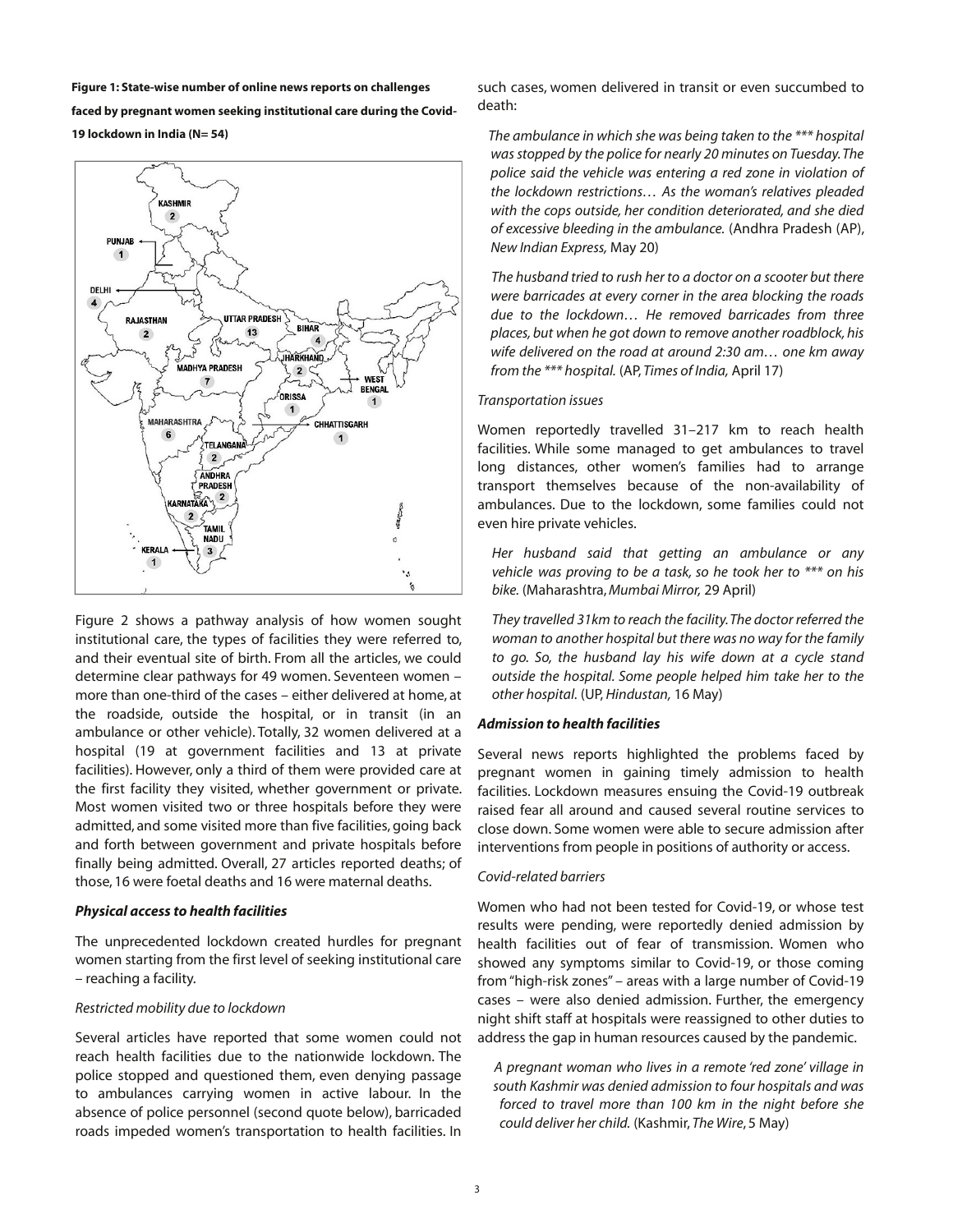



*Riding pillion on a motorbike,she and her husband struggled for nearly three hours to find a hospital… The local government primary health centre (PHC) was empty with its gates locked. Health officials claimed that all doctors at PHC were shifted for COVID19 duty at nearby \*\*\* and there was no staff available for emergency night duty at PHC. Later, two private facilities too refused to attend her… Seeing the woman writhing in pain and her condition deteriorating, the policemen arranged for wooden benches and called an acquaintance nurse from her home and other women from the neighbourhood and asked them to safely deliver the baby there itself.* (Punjab, *Indian Express,* 4 April)

Some facilities reportedly denied admission to Covid-positive pregnant women because they were not equipped to handle them. Meanwhile, others denied treatment to non-Covid women because the facilities were Covid-dedicated. Moreover, the staff at one facility were unclear if deliveries could be conducted during this period, as they had received no communication from higher officials. Such instances negatively impacted pregnant women:

*In* the case of the 29-year-old, she approached 10 hospitals *soon after she tested positive… But all south Mumbai hospitals refused admission, stating they do not have the facility to help infected women deliver.* (Maharashtra, *Indian Express*, 22 April)

*The guard of the hospital stopped a pregnant woman at the gate and said that no one could enter the building without*

*thermal screening, hence she had to wait. Within 15 minutes another woman in labour arrived at the facility but she was also refused admission. As both women waited, screaming in advanced labour, other women gathered around and used some cloth to create privacy and shielded the women while they gave birth. Around then, another pregnant woman arrived at the facility and she was also turned away. Her labour pains increased sharply. Hearing her screams, the women came running and helped her deliver too.* (UP, *Navbharat Times*, 11 May)

#### **Pre-existing** barriers

Pregnant women were reportedly denied admission based on the non-availability of results of blood tests and ultrasound. Moreover, private facilities demanded exorbitant amounts and used the patients' inability to pay as grounds for nonadmission and denial of treatment.

*The hospital asked for blood tests and ultrasound before admitting the woman. Since these facilities were not available at the hospital, the woman's family took her to a diagnostic centre and managed to get blood tests done by the afternoon. But the hospital refused to admit the woman without the ultrasound report.* (UP,*News18,* 17 May)

*The hospital asked for Rs. 23,000 for [the] operation and Rs. 8,000 for [a] corona kit. When he expressed difficulty, they refused admission.* (UP,*Amar Ujala*, 5 May)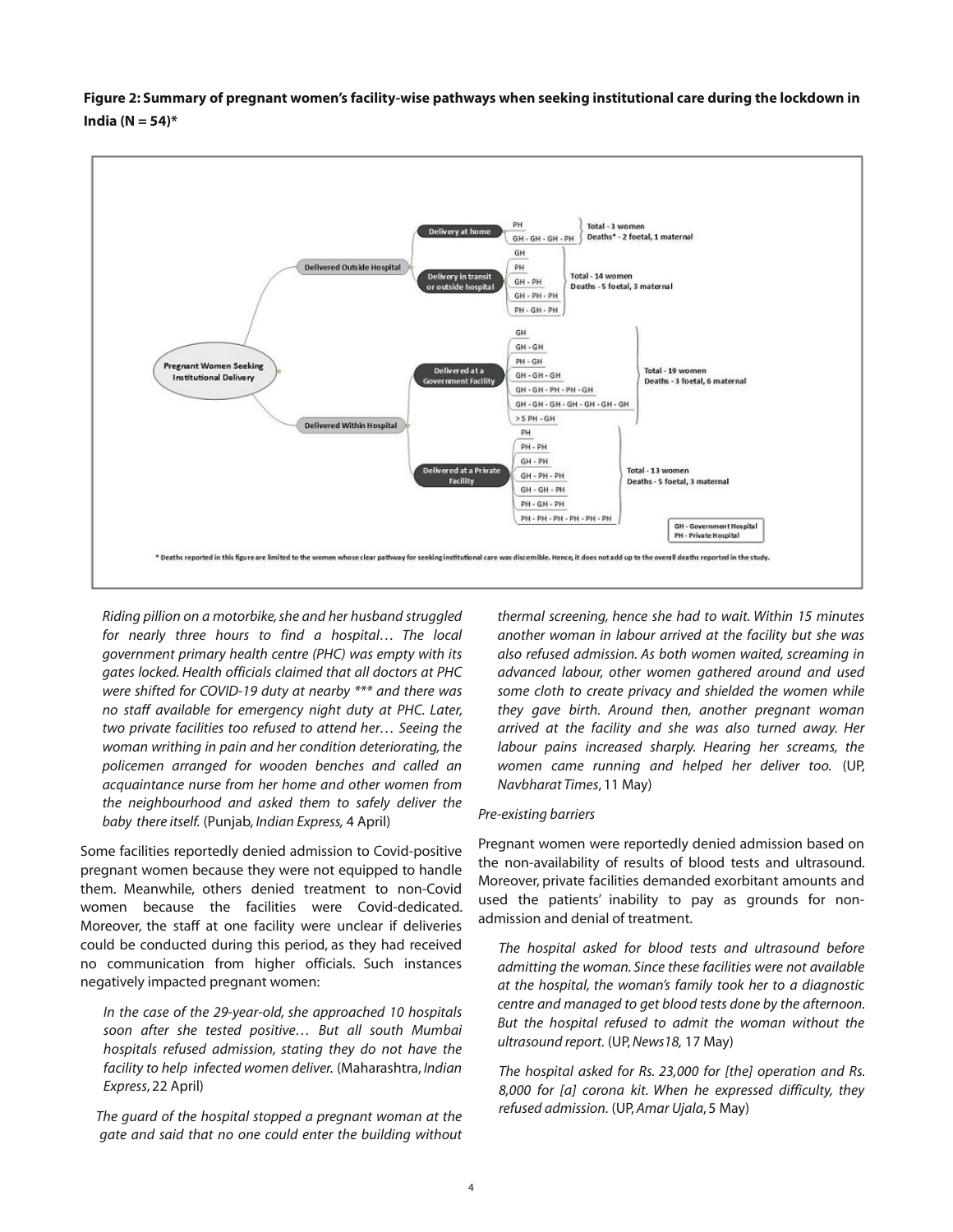Figure 3: Concept map of challenges faced by pregnant women seeking institutional care during the Covid-19 lockdown **in India**



*The hospital staff asked him for money. The husband deposited the Rs. 1000 he had at the time and told the staff he would go and arrange for the rest of the money. The money was not arranged in the next half an hour,so the woman was removed from the operation theatre and was left on the street outside the hospital."* (UP, *Etoi News*, 18 May)

# *Authority figures asfacilitators*

*A few reports mentioned that some pregnant women's families approached people in positions of authority to have them admitted to facilities after the health staff had refused them. Some people reportedly used their political connections; others sought help from police officers and social workers. In some instances, family members or others informed higher officials within the bureaucracy of such cases of non-admission, and they intervened.*

*Finally, I sought help from a social worker to get her admitted to \*\*\*… After much pleading and political pressure, the hospital agreed to admit her. But she was no more.* (Maharashtra,*Hindustan Times,* 29 May)

*On Monday, the matter came to the notice of the District Collector,the Sub Divisional Magistrate and the Chief Medical and Health Officer. She was again admitted to the district hospital, but it was too late. Before reaching there, the foetus had died in the womb.* (Chhattisgarh, *Pioneer,* 19 May)

*The woman, a resident of \*\*\* was admitted to the hospital after she complained of labour pain yesterday. After the medical staff realised that she had come from a COVID19 buffer zone and her husband who had recently returned from another state and is in quarantine, they asked her family members to leave with the patient… Later, following the intervention of [an] MLA \*\*\* and [a] Zilla Parishad member, the woman was readmitted to the hospital where she was kept in an isolation room.* (Odisha,*Odisha TV,* 27 May)

#### *Lack of RMC*

The analysis of news reports revealed that pregnant women experienced poor quality of care during the lockdown due to various reasons. Some were related to systemic issues related to the health system while others pertained to the individual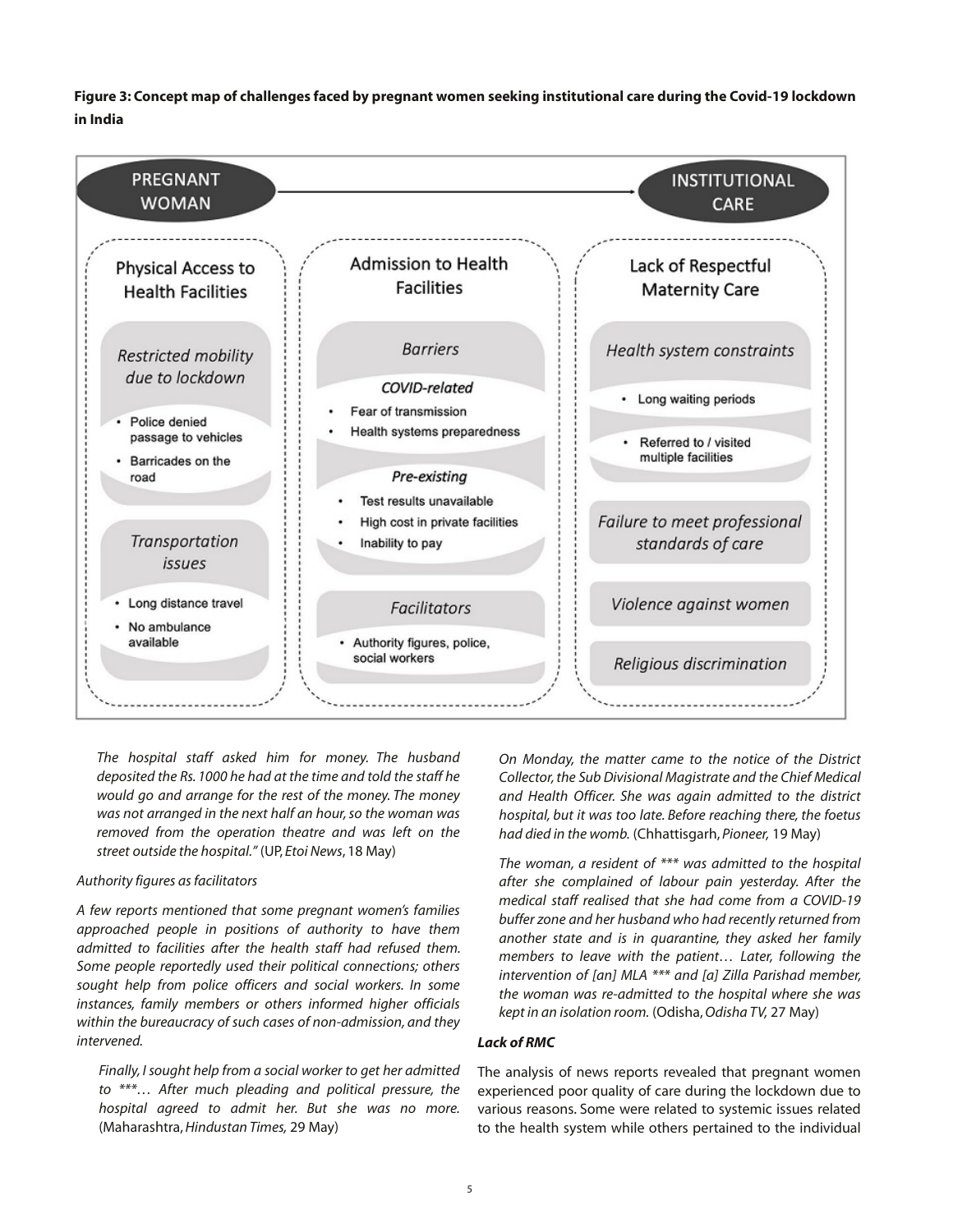care provided by HCPs.

## *Health system constraints*

Articles reported that on admission, women did not always receive RMC. They experienced long waiting periods which, in many cases, led to referral to another hospital or denial of admission. Several women reported having visited multiple facilities before being provided with any maternity care. Health staff asked family members to procure basic medical supplies like gloves before they treated pregnant women. Moreover, the staff did not communicate with the pregnant women and family members regarding their health issues.

*(The woman) approached \*\*\* PHC for delivery on April 24 but the PHC staff referred her to \*\*\* District Hospital. On reaching there, the doctors asked her to go to Kurnool in neighbouring Andhra Pradesh as her blood pressure was high and she was anaemic… an ambulance was arranged to shift her to \*\*\* District Hospital, about 100 km away. The doctors, after examining the woman at \*\*\* Hospital, found that her condition was critical and asked her husband to take her to \*\*\* Hospital in Hyderabad, another 100 km away. When the woman was shifted to XYZ Hospital, the doctors asked her to first undergo a COVID test as she was coming from a COVID hotspot. She wasshifted to ABC Hospital,where she wastested for COVID19. As the test report came negative, the next day she was shifted back to \*\*\* Hospital, where she delivered a baby boy.* (Telangana,*Outlook,* 4 May)

*Around 11 pm, I was asked to bring a pair of surgical gloves before they could begin her treatment. Due to the lockdown and this being a late hour, I was not able to get the gloves even after searching for more than an hour. Denied any treatment at the hospital till 3 am, I took back my wife home.* (UP, *Times of India,* 26 May)

# *Failure to meet professionalstandards of care*

Many facilities neglected post-birth complications, and, in some instances, the patients were discharged shortly after the birth.

*Around 6 hours after delivering, the woman experienced some discomfort after which the staff put her on a saline drip. She became unconscious and the family members requested the staff to refer her to the district hospital. The nurse who was on night duty told the family members that the doctor who will report for duty in the morning shift would do the referral. In the morning, the doctor referred her to the district hospital without even a checkup to ascertain the seriousness of the case. On reaching the district hospital the doctor there declared her dead. She had [had] low haemoglobin and the post-delivery bleeding proved to be fatal.* (MP, *Dainik Bhaskar*, 15 May)

*The doctor suspected that she had symptoms of corona and so admitted her to the isolation ward, and she delivered there in a few hours. After that, no gynaecologist came to examine her, over three days. Her sample for COVID19 test was sent to*

*another hospital but the results were not sent even after three days. Her child had not received the Hepatitis B vaccine even two days after birth.* (MP,*Dainik Bhaskar,* May 18)

# *Violence against women (VAW)*

Two reports described physical assault, verbal abuse, and sexual violence by HCPs.

*The woman was bleeding when she reached the government hospital. A female hospital staff, on seeing the blood on the floor, started hurling abuses at her based on her religion, forced her to clean the blood from the floor and thrashed her with slippers. The brother of the pregnant woman intervened and stopped her, and they left the facility.* (Jharkhand, *Janta ka Reporter,* April 20)

*The woman informed her motherinlaw that during her stay in the isolation ward, one of the health workers sexually assaulted her for two days due to which she experienced excessive bleeding and had a miscarriage. When she told the security guard about the incident, he told her to think about her family's reputation. Three days after returning from the isolation ward, the woman passed away.* (Bihar, *Tricity Today,* 9 April)

# *Religious discrimination*

Some articles reported that HCPs discriminated against pregnant Muslim women, denying them admission at the facility. HCPs also held the opinion that Muslim women were more likely to be Covid-19-positive, as they linked them to the Tablighi Jamaat event held in March at New Delhi, after which many Muslim men tested Covid-positive. This was their reason for denying care.

*The woman shared "The doctor told me that Muslims have connection with the Tablighi Jamaat, therefore, we cannot treat you here"...The doctor even refused to prescribe medicine to her and also treated other Muslim women in the same manner.* (Delhi,*Muslim Mirror,* 23 April)

*The woman and her family pleaded with the doctor on duty but he along with other hospital workers flatly refused to treat the pregnant woman because she was Muslim.* (UP, *News18,* 17 May)

# **Discussion**

We analysed the content of online news reports to understand the challenges faced by pregnant women seeking institutional care during the Covid-19 lockdown in India. The concept map (see Figure 3) presents the three broad categories of challenges and their underlying issues. In the Indian context, the unavailability of ambulance services and staff at health facilities; long waiting periods; multiple referrals; failure to meet professional standards of care; and VAW are pre-existing issues (30) that also emerged in our study. However, other issues – such as restricted mobility due to the lockdown, fear of Covid-19 transmission, and the health systems' lack of preparedness for a pandemic – emerged as additional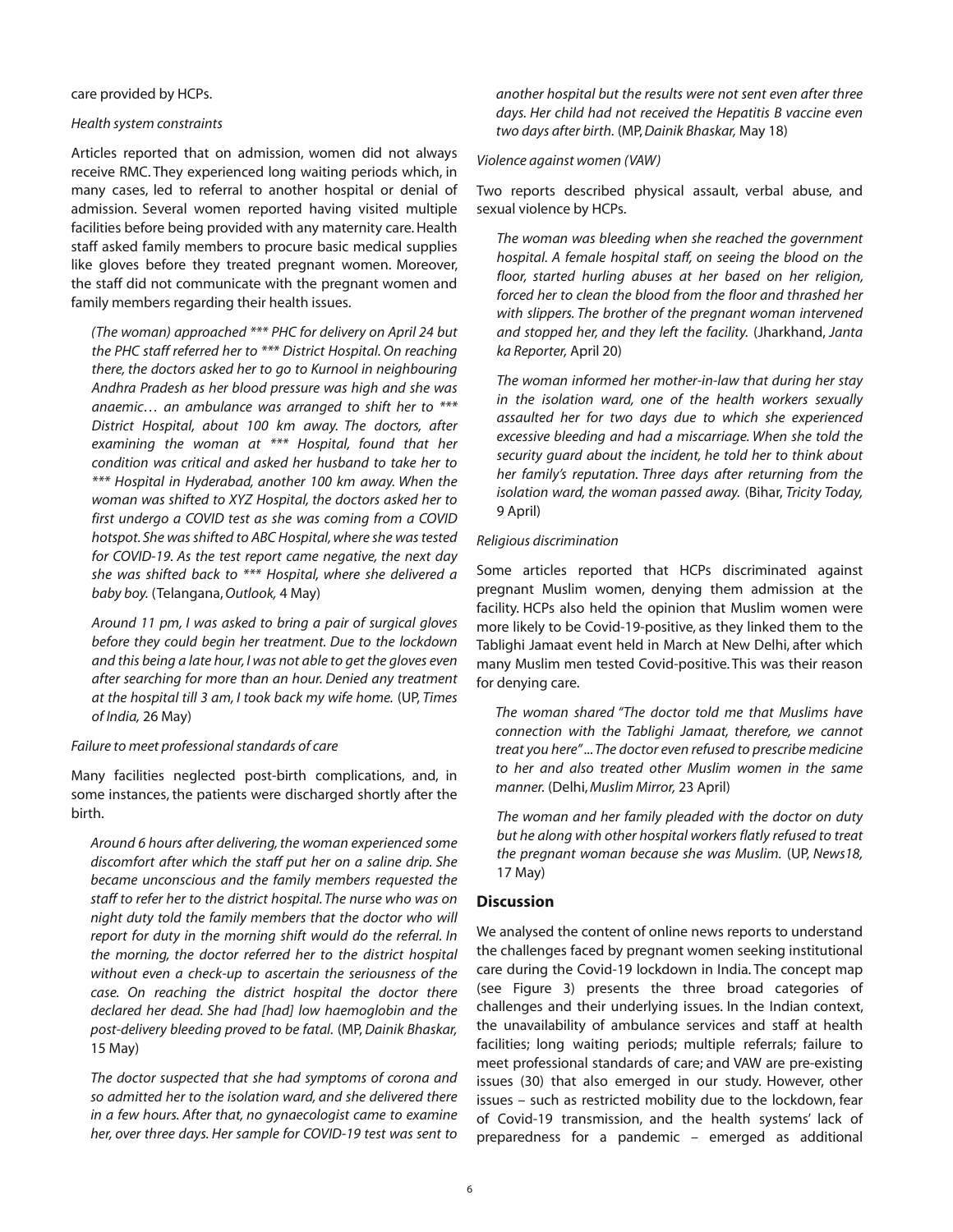challenges for pregnant women (11). Several documents show that routine healthcare is disrupted during such pandemics (11) as resources are diverted towards the emergency response, reducing access to care for other health issues (31). Thus, the additional issues posed by the pandemic exacerbate the existing challenges that pregnant women have to overcome when seeking institutional care.

The information around Covid-19 has led to the stigmatisation of possible carriers of the disease. Amidst the virtual epidemic of misinformation, there is immense fear and anxiety among people, which must be addressed through better communication (32). We found that though HCPs are better positioned to understand the scientific aspects of Covid-19, they also harbour these fears. The refusal to admit women hailing from red zones is reflective of their fear of transmission without proof of infection. Regardless, Covid-19 testing is not mandatory for pregnant women seeking institutional care, according to another MoHFW guidance note dated May 24, 2020 (33). Therefore, the state must amplify legitimate communication regarding Covid-19 and ensure that HCPs follow their guidelines so that the community complies with safety procedures and requirements.

The unreasonable implementation of the lockdown by the police impeded physical access to health facilities. This is also true of Kenya, where a pregnant woman died before reaching the health facility due to confusion over who was allowed to travel during the country's dusk-to-dawn curfew (34). Contrary to the MoHFW guidelines, which allow the provision of MCH services, we found that ambulances were not available. Poor ambulance services, especially in rural areas, has been a longstanding concern (35); it persisted due to restrictions on public and private transport during the lockdown. Additionally, our pathways show that women had to visit multiple facilities – up to seven government hospitals or up to six private ones – to seek admission (see Figure 2). Most facilities, both government and private, denied them admission either due to fear of transmission or due to a lack of preparedness for the pandemic. Helplessness during the lockdown was not limited to pregnant women, and reports also speak about the plight of patients with other urgent health needs who have been unable to physically access health facilities during the lockdown in India (36, 37, 38).

The pandemic has disproportionately affected the poor and vulnerable population – from the absence of basic public health measures to loss of livelihoods (39, 40). As court orders mandate (21, 22), it is incumbent upon the state machinery to improve people's access to public health. However, our paper reveals that when faced with challenges, women and their families had to approach people with privilege and authority to avail of institutional care.This is reflective of an omnipresent issue of inequitable access to healthcare, even outside of the pandemic. Moreover, while our observation that the HCPs demanded exorbitant amounts for treatment is not a new finding (41), the ability to pay must not be a determinant of access to health services for pregnant women. There is a need

to regulate the private health sector so that it follows government advisories and acts as a resource for providing essential health services during Covid-19 (42).

Weak investment in the public healthcare system has posed a broader challenge to India's Covid-19 containment plans (43), leading to inadequate and differential health systems preparedness at the state level (44). States like Kerala fared well, while other states grappled with their response strategies (45). Our findings shed light on infrastructural shortcomings in health facilities, which left HCPs underprepared to treat pregnant women while themselves staying safe from Covid-19. The shortage of staff due to Covid duties translated into long waiting periods at various facilities. Although these challenges are not unique to the pandemic, the contexts in which they manifest have exacerbated them. Researchers have predicted a long haul for this outbreak in India and have identified a huge requirement for infrastructure (46). Concerted efforts to strengthen India's health systems through investment in public health infrastructure and human resources are the need of the hour.

This paper found that the treatment pregnant women reportedly received after admission to facilities during the Covid-19 lockdown did not align with RMC. Several facilities did not meet professional standards of care, neglecting and abandoning many women who sought treatment. Some women were reportedly subjected to physical, verbal, and sexual abuse. Such instances are not only detrimental to women's health – they could also lead to death. This goes against the ethical principle of non-maleficence and violates women's autonomy, particularly when they are in a vulnerable condition like pregnancy. Some reports also shed light on religious discrimination against pregnant Muslim women, which became an added impediment for them during the lockdown. We argue that discrimination on any grounds is antithetical to several aspects of the Hippocratic oath (47). The systemic failure of the health systems in ensuring access to health facilities for pregnant women, compounded by the HCPs' non-adherence to professional ethical standards, resulted in several SRHR violations for women during the lockdown.

#### *RMC and women's health continuum*

India has an insidious problem of mistreatment of women during childbirth, also known as obstetric violence (48). Recognising this, the nation has started to emphasise the principles of RMC, as outlined by the Universal Rights of Childbearing Women charter (49) and the government's LaQshya guidelines (23). Despite the need for and commitment to RMC, several facilities did not provide quality intrapartum care within a framework of accountability during the Covid-19 lockdown (50). The period of childbirth is crucial for pregnancy-related morbidity and mortality, both of which increased in association with the SARS and MERS outbreaks (51). We found media articles that reported the deaths of 16 pregnant women, and, in some cases, their foetuses, while they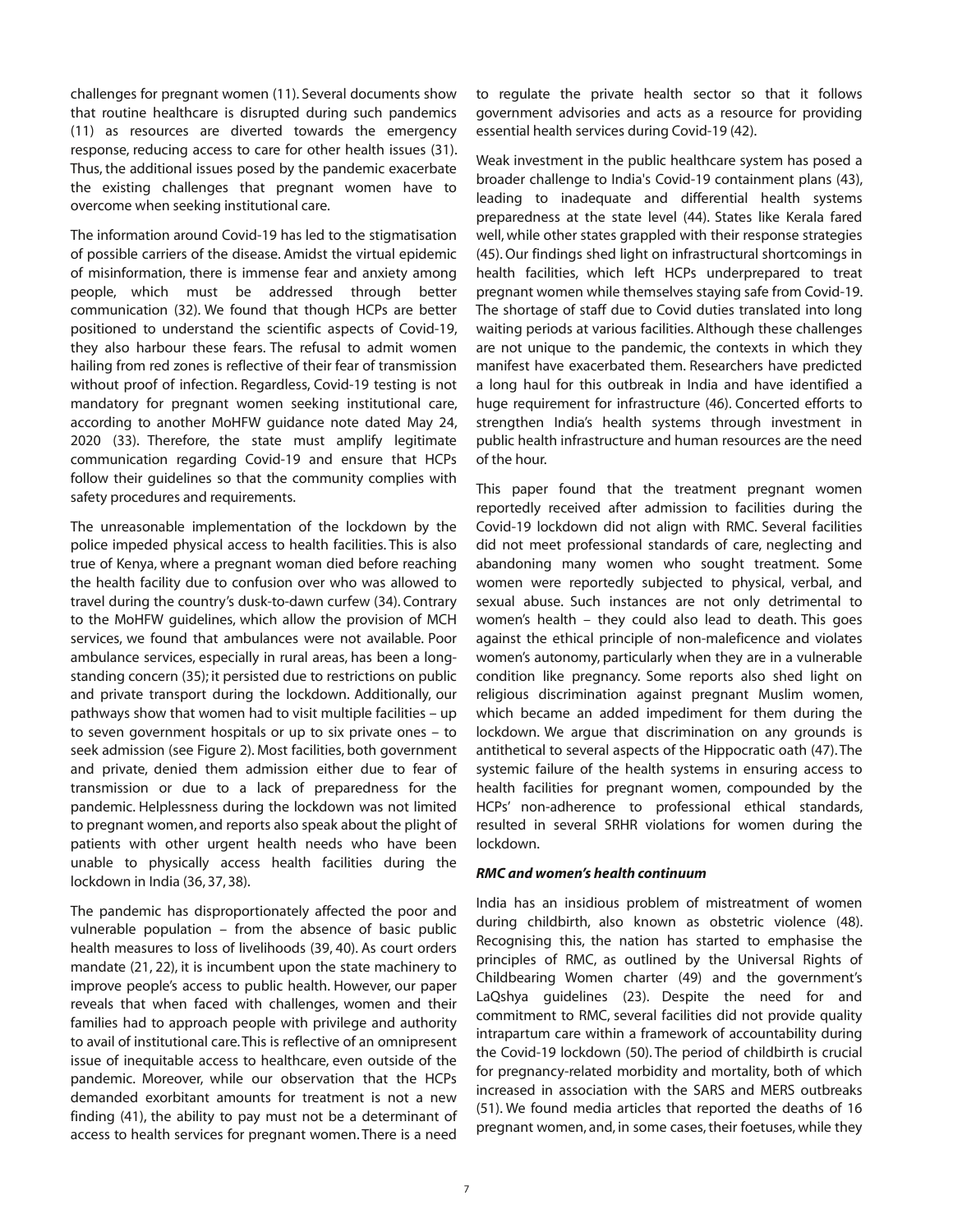sought institutional care during the lockdown. Moreover, the facilities compromised on quality post-natal care by discharging women immediately after childbirth. This supplements pertinent concerns about both maternal and infant mortality, as Covid-19 is feared to have set back several years of progress in lowering the numbers of these basic health indicators (10, 52).

The continuum of care for RMNCH (53) is likely to be adversely affected during public health emergencies, as we can see in the case of Covid-19. The increased burden on health systems due to the coronavirus are likely to substantially reduce access to abortion and contraception (54). Some reports have flagged apprehensions about its impact on pregnant women's mental health (55), many of whom experienced increased anxiety, became overwhelmingly distressed about the outbreak of Covid-19, and felt vulnerable owing to their pregnancies (56). Moreover, in accordance with proposed modifications to make the continuum of care more inclusive (57), there are major concerns regarding the potential rise in VAW due to restrictions imposed by the lockdown (58), leading some to call it a "shadow pandemic" (59). Therefore, the results of this study must not be seen in isolation, but as a symptom of the larger impending crises of SRHR and MCH, which could negatively impact women's health outcomes for years to come. Women-centred public health strategies addressing their differential health needs in various settings should be paramount.

# **Limitations and strengths**

This study has certain limitations. First, our proficiency in only English and Hindi restricted us from studying articles in other regional languages. We did not find any relevant news reports from the North East; Himachal Pradesh, Uttarakhand, and Haryana in the North; or Gujarat and Goa in the West. Second, we have used news reports with the caveat that there may be limitations to the data, which we have not been able to verify. Not all articles reported the background details and contexts of the pregnant women. They also did not provide narratives about the women's experience while they sought care. Thus, we could not conduct a deeper analysis on the intersection of various determinants of health and how they shaped women's experience of seeking institutional care during the lockdown. Third, in some instances, multiple news sources reported the same incident, thus giving us some scope to verify the narrative across articles. However, there is no way of ascertaining the motivations behind the media coverage that we analysed in this study, and the results are not a representation of all reproductive care provided by HCPs during the pandemic in India.

Despite these limitations, the strength of our study is that in the absence of robust data, it serves as a systematic inductive analysis that provides a picture of the challenges faced by pregnant women seeking institutional care during the Covid-19 lockdown in India. To the best of our knowledge, a similar study in this context has not yet been conducted. This paper can further the discourse of some pre-existing barriers that pregnant women have faced during the lockdown despite the presence of clear guidelines and schemes for safe and respectful institutional birth. Among the previously mentioned "three delays" (14), we describe the second and third delays clearly, outlining challenges in accessing the facility and obtaining prompt, adequate care. Future research can build on these ideas to develop a more robust empirical study that captures all the "three delays" that pregnant women face while seeking institutional care. Moreover, the scope of our analysis was limited to those seeking institutional birth, but future research can explore other important settings, such as migrant workers in transit, where pregnant women did not receive quality care during the pandemic.

#### **Conclusion**

In the months between the first Covid-19 case in India and the start of the lockdown lay a missed opportunity for planning concerted public health action. Even the time that the government bought through the lockdown did not see efforts towards inclusive policy decisions. On the contrary, the pandemic is deepening pre-existing inequalities and exposing vulnerabilities in social, political, and economic systems that are amplifying its impacts (60). This paper underscores the need for evidence-based, equitable policy action, during and post-pandemic.

Going forward, this study must be considered a much-needed wake-up call, highlighting the need for long-term changes to India's health system (44). In sum, ensuring the preparedness of health systems for a pandemic, where facilities provide continuous institutional care and proper referral mechanisms to pregnant women – especially those from marginalised communities – is in line with the central tenets of universal health coverage. The existing guidelines and policies for pregnancy care, especially LaQshya, need better implementation, within and outside of the pandemic. Finally, the government's legislature, executive, and judiciary must uphold human rights and ethical standards at all times to promote the health of vulnerable populations, especially during a pandemic.

#### *Acknowledgements*

*We sincerely value the feedback received from the reviewers which greatly helped us shape the paper. We are grateful to Mr Pravesh Verma for his assistance in locating some of the Hindi newspaper articles included in this study.* 

#### *Conflict of interests and external funding: None declared*

*Ethics Committee approval: This research is an analysis of openaccess online newsreports.*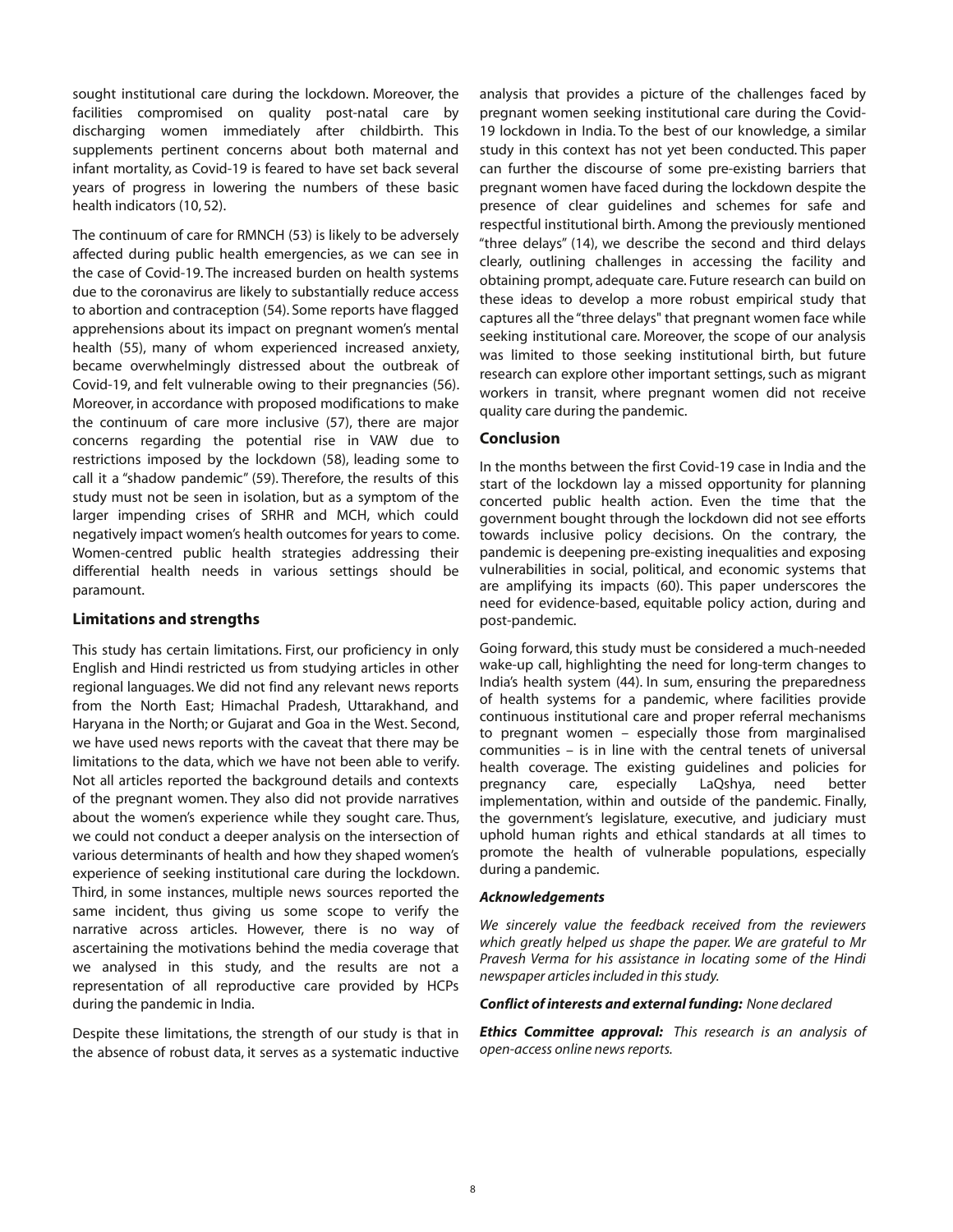# **Appendix I: Summary of all online news reports included in the analysis (N= 54)**

| Date           | <b>Online Source</b>         | Reference                                                                                                                                                                                                                                                                                                                                                                                     |  |  |
|----------------|------------------------------|-----------------------------------------------------------------------------------------------------------------------------------------------------------------------------------------------------------------------------------------------------------------------------------------------------------------------------------------------------------------------------------------------|--|--|
| <b>ENGLISH</b> |                              |                                                                                                                                                                                                                                                                                                                                                                                               |  |  |
| 28 March 2020  | Deccan Herald                | PTI. Border gates closed, Bihar woman delivers baby in ambulance in Kerala's Kasaragod, Deccan Herald, 28 March<br>2020, https://www.deccanherald.com/national/border-gates-closed-bihar-woman-delivers-baby-in-ambulance-in-<br>keralas-kasaragod-818561.html                                                                                                                                |  |  |
| 4 April 2020   | Indian Express               | Goyal D.3 hospitals turn couple away, two Punjab cops help woman deliver child on roadside. Indian Express, 4 April<br>2020, https://indianexpress.com/article/india/3-hospitals-turn-couple-away-two-punjab-cops-help-woman-deliver-<br>child-on-roadside-6346600/                                                                                                                           |  |  |
| 5 April 2020   | <b>Free Press Journal</b>    | Pranvendra S. Rajasthan: Controversy erupts after pregnant Muslim woman allegedly denied treatment as baby dies<br>in ambulance. Free Press Journal, 5 April 2020, https://www.freepressjournal.in/india/rajasthan-controversy-erupts-<br>after-muslim-pregnant-woman-allegedly-denied-treatment-as-baby-dies-in-ambulance                                                                    |  |  |
| 12 April 2020  | Mumbai Mirror                | Mishra L. Pregnant women bear brunt of stressed healthcare system. Mumbai Mirror, 12 April 2020, https://<br>mumbaimirror.indiatimes.com/coronavirus/news/pregnant-women-bear-brunt-of-stressed-healthcare-system/<br>articleshow/75101923.cms                                                                                                                                                |  |  |
| 17 April 2020  | Times of India               | Rao CS. In Hyderabad, woman delivers baby on the street amid lockdown<br>Times of India, 17 April 2020, https://<br>timesofindia.indiatimes.com/city/hyderabad/baby-born-on-road-in-suryapet-as-dad-battles-barricades/<br>articleshow/75191209.cms                                                                                                                                           |  |  |
| 20 April 2020  | Janta Ka Reporter            | JKR Staff. Muslim pregnant woman in Jharkhand 'denied' treatment, 'blamed' for coronavirus spread; loses child after<br>being allegedly abused and assaulted. Janta Ka Reporter, 20 April 2020, http://www.jantakareporter.com/india/<br>muslim-pregnant-woman-in-jharkhand-denied-treatment-blamed-for-coronavirus-spread-loses-child-after-being-<br>allegedly-abused-and-assaulted/288200/ |  |  |
| 21 April 2020  | <b>Hindustan Times</b>       | Giri P. Kalimpong's only Covid-19 hit family triggers panic, discrimination in north Bengal hills. Hindustan Times, 21<br>-April 2020, https://www.hindustantimes.com/india-news/kalimpong-s-only-covid-19-hit-family-triggers-panic<br>discrimination-in-north-bengal-hills/story-LQ2aGfawtnjP7Bhbfw6peP.html                                                                                |  |  |
| 22 April 2020  | <b>Indian Express</b>        | Barnagarwala T. Amid dearth of maternity hospitals admitting Covid patients, two women give birth. Indian Express,<br>22 April 2020, https://indianexpress.com/article/cities/mumbai/denied-hospitalisation-harrowing-time-for-<br>pregnant-women-with-covid-6373288/                                                                                                                         |  |  |
| 23 April 2020  | <b>Muslim Mirror</b>         | Masoud AB. Take stringent action against Islamophobes: CPI(M). Muslim Mirror, 23 April 2020, http://<br>muslimmirror.com/eng/take-stringent-action-aginst-islamophobes-cpim/                                                                                                                                                                                                                  |  |  |
| 23 April 2020  | Telegraph                    | Choubey P. Probe into 2 deaths in coal town. Telegraph, 23 April 2020, https://www.telegraphindia.com/states/<br>jharkhand/coronavirus-outbreak-in-jharkhand-probe-into-2-deaths-in-dhanbad/cid/1767239                                                                                                                                                                                       |  |  |
| 28 April 2020  | Times of India               | Natu N, Debroy S. Pregnant woman without coronavirus report turned away by Bandra hospitals. Times of India, 28<br>-April 2020, https://timesofindia.indiatimes.com/city/mumbai/pregnant-woman-without-coronavirus-report<br>turned-away-by-bandra-hospitals/articleshow/75418724.cms                                                                                                         |  |  |
| 29 April 2020  | Mumbai Mirror                | Ganapatye S. Midwife to the rescue as 4 hospitals turn down woman. Mumbai Mirror, 29 April 2020, https://<br>mumbaimirror.indiatimes.com/mumbai/other/midwife-to-the-rescue-as-4-hospitals-turn-down-woman/<br>articleshow/75439497.cms                                                                                                                                                       |  |  |
| 1 May 2020     | New Indian<br><b>Express</b> | Express News Service. Pregnant woman suffers miscarriage after private hospital denies treatment in Tamil Nadu.<br>New Indian Express, 1 May 2020, https://www.newindianexpress.com/states/tamil-nadu/2020/may/01/pregnant-<br>woman-suffers-miscarriage-after-private-hospital-denies-treatment-in-tamil-nadu-2138032.html                                                                   |  |  |
| 2 May 2020     | CNBCTV18                     | Shukla A. Rural India and COVID-19: Pregnant women risk long travel in search of safe hospital. CNBC TV18 2020<br>May 2; Available from: https://www.cnbctv18.com/healthcare/rural-india-and-covid-19-pregnant-women-risk-long-<br>travel-in-search-of-safe-hospital-5826661.htm                                                                                                              |  |  |
| 3 May 2020     | <b>Hindustan Times</b>       | Dutt A. With hospitals overwhelmed, pregnant women left with no care or place to give birth. Hindustan Times, 3<br>May 2020, https://www.hindustantimes.com/delhi-news/with-hospitals-overwhelmed-pregnant-women-left-with-<br>no-care-or-place-to-give-birth/story-iqOmJLgWn4TyXwx719O8vM.html                                                                                               |  |  |
| 3 May 2020     | <b>Kashmir Monitor</b>       | Hassan F. Family on road with body on trolley: Another pregnant woman dies of delayed care in Anantnag. Kashmir<br>Monitor, 3 May 2020, https://www.thekashmirmonitor.net/family-on-road-with-body-on-trolley-another-pregnant-<br>woman-dies-of-delayed-care-in-anantnag/                                                                                                                    |  |  |
| 4 May 2020     | Outlook                      | IANS. Telangana HC takes serious note of pregnant woman's death. Outlook, 4 May 2020, https://<br>www.outlookindia.com/newsscroll/telangana-hc-takes-serious-note-of-pregnant-womans-death/1823928                                                                                                                                                                                            |  |  |
| 5 May 2020     | Wire                         | Ahmad M. Kashmir: In labour, Woman From 'Red Zone' Turned Away From 4 Hospitals. Wire, 5 May 2020, https://<br>thewire.in/health/kashmir-covid-19-red-zone-pregnant-woman                                                                                                                                                                                                                     |  |  |
| 8 May 2020     | NewsClick                    | Bhattacharya D. women struggle to access maternity care in Delhi, Organisations write to govt. NewsClick. 8 May<br>2020; Available from: https://www.newsclick.in/COVID-19-Lockdown-India-Health-Access-Pregnant-Women                                                                                                                                                                        |  |  |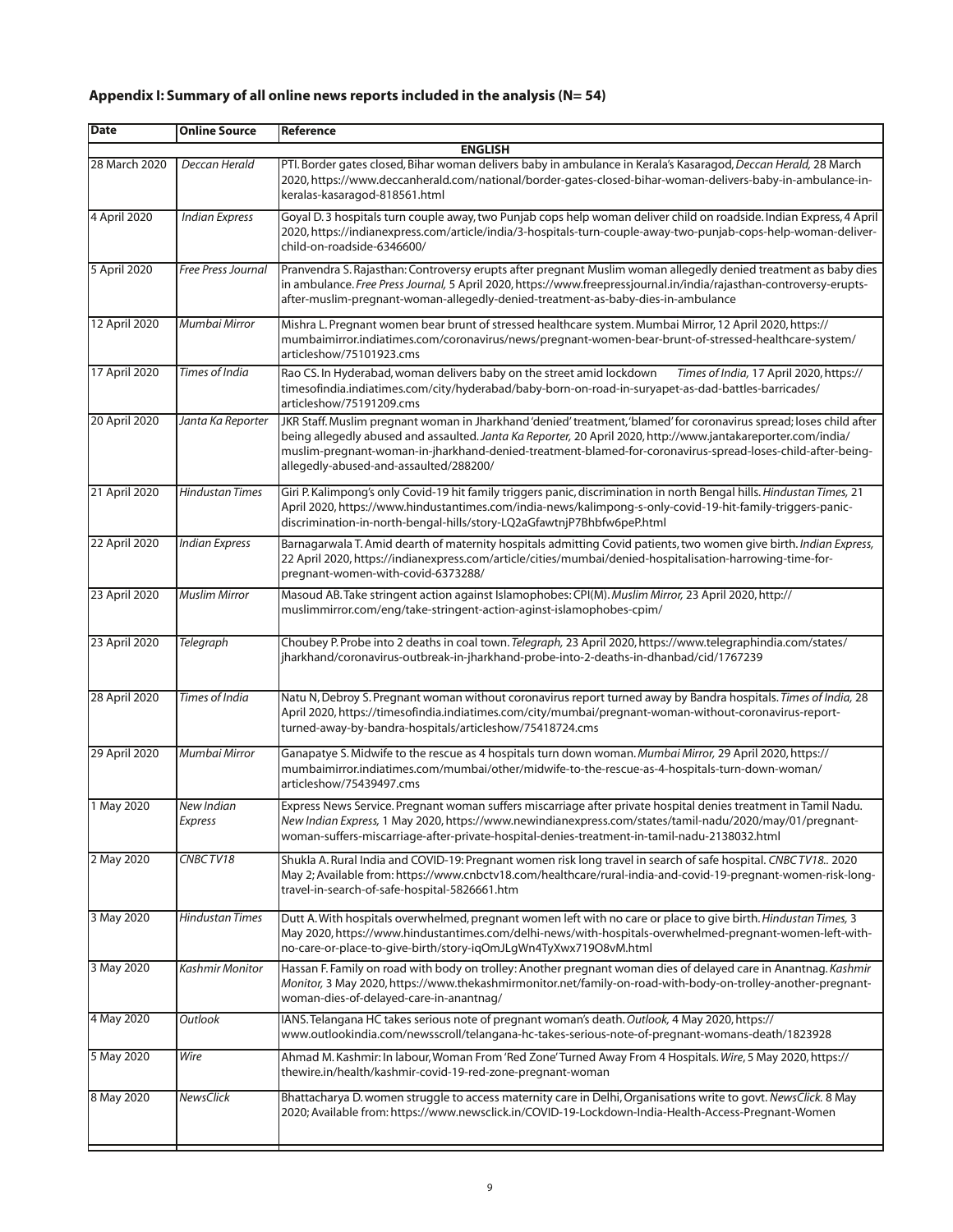| Date          | <b>Online Source</b>         | l Reference                                                                                                                                                                                                                                                                                                                                                   |
|---------------|------------------------------|---------------------------------------------------------------------------------------------------------------------------------------------------------------------------------------------------------------------------------------------------------------------------------------------------------------------------------------------------------------|
|               |                              | <b>ENGLISH</b>                                                                                                                                                                                                                                                                                                                                                |
| 11 May 2020   | Onmanorama                   | Onmanorama Staff. Turned away by 3 Bengaluru hospitals, Kerala woman delivers baby in auto-rickshaw.<br>Onmanorama. 11 May 2020. Available from: https://www.onmanorama.com/news/kerala/2020/05/10/kannur-<br>woman-delivers-baby-in-autorickshaw.html                                                                                                        |
| 19 May 2020   | Pioneer                      | Staff Reporter. Pregnant woman loses fetus due to callousness. Pioneer, 19 May 2020, https://www.dailypioneer.com/<br>2020/state-editions/pregnant-woman-loses-fetus-due-to-callousness.html                                                                                                                                                                  |
| 20 May 2020   | <b>New Indian</b><br>Express | Express News Service. Police hurdle kills pregnant woman in Andhra Pradesh. New Indian Express, 20 May 2020.<br>https://www.newindianexpress.com/states/andhra-pradesh/2020/may/20/police-hurdle-kills-pregnant-woman-in-<br>andhra-pradesh-2145586.html                                                                                                      |
| 22 May 2020   | <b>News Minute</b>           | Bharati SP. A nine-month pregnant woman's ordeal at a Chennai COVID-19 isolation ward. News Minute, 22 May<br>2020, https://www.thenewsminute.com/article/nine-month-pregnant-womans-ordeal-chennai-covid-19-isolation-<br>ward-125108                                                                                                                        |
| 24 May 2020   | Wire                         | Kumar S. This pregnant woman was denied treatment at a Buxar govt hospital - and she's not alone. Wire, 24 May<br>2020, https://thewire.in/communalism/bihar-pregnant-woman-government-hospitals-treatment                                                                                                                                                    |
| 25 May 2020   | New Indian<br>Express        | Express News Service. Fearing COVID-19, pregnant woman refused treatment by doctors at two government<br>hospitals in Andhra. New Indian Express, 25 May 2020, https://www.newindianexpress.com/states/andhra-pradesh/<br>2020/may/25/fearing-covid-19-pregnant-woman-refused-treatment-by-doctors-at-two-government-hospitals-in-<br>andhra-2147911.html     |
| 25 May 2020   | <b>Times Now News</b>        | Mirror Now Digital. Medical apathy in UP: Pregnant woman dies after private hospitals refuse to admit her. Times<br>Now News, 25 May 2020, https://www.timesnownews.com/mirror-now/in-focus/article/medical-apathy-in-up-<br>pregnant-woman-dies-after-private-hospitals-refuse-to-admit-her/596540                                                           |
| 26 May 2020   | Hindu                        | Special Correspondent. Adambakkam police help pregnant woman. Hindu, 26 May 2020, https://<br>www.thehindu.com/news/cities/chennai/adambakkam-police-help-pregnant-woman/article31682122.ece                                                                                                                                                                  |
| 26 May 2020   | Times of India               | Lavania D. Agra: Pregnant woman in labour told at CHC to get gloves first. Times of India, 26 May 2020, https://<br>timesofindia.indiatimes.com/city/agra/pregnant-woman-in-labour-told-at-chc-to-get-gloves-first-baby-dies/<br>articleshow/75982865.cms                                                                                                     |
| 28 May 2020   | <b>New Indian</b><br>Express | Express News Service. Denied entry to hospital, apartment for home quarantine, Dubai returnee in Mangaluru<br>suffers miscarriage. New Indian Express, 28 May 2020, https://www.newindianexpress.com/states/karnataka/2020/<br>may/28/denied-entry-to-hospital-apartment-for-home-quarantine-dubai-returnee-in-mangaluru-suffers-<br>miscarriage-2149288.html |
| 29 May 2020   | <b>Hindustan Times</b>       | Pol M. Pregnant woman dies in Mumbra after hospitals refuse to admit her. Hindustan Times, 29 May 2020, https://<br>www.hindustantimes.com/cities/pregnant-woman-dies-in-mumbra-after-hospitals-refuse-to-admit-her/story-<br>nKhKd40t4WNAnS8kkl4TPL.html                                                                                                     |
| 27 May 2020   | Odisha TV                    | Mallick S. Coronavirus agony: Pregnant woman spends 11 hours on hospital verandah In Odisha. Odisha TV, 27 May<br>2020, https://odishatv.in/odisha-news/coronavirus-agony-pregnant-woman-spends-11-hours-on-hospital-<br>verandah-in-odisha-453803                                                                                                            |
|               |                              | <b>HINDI</b>                                                                                                                                                                                                                                                                                                                                                  |
| 7 April 2020  | Amar Ujala                   | Amar Ujala Bureau. Family circled hospitals, childbirth could not happen due to lockdown, pregnant woman's<br>breath stopped. Amar Ujala, 7 April 2020, https://www.amarujala.com/uttar-pradesh/bareilly/lock-down-family-<br>members-circling-the-hospital-pregnant-s-breath-stopped-bareilly-news-bly4018806195                                             |
| 9 April 2020  | <b>Tricity Today</b>         | Tricity Reporter. Health worker molests pregnant woman, woman dies. Tricity Today, 9 April 2020, https://<br>tricitytoday.com/news/health-worker-molests-pregnant-woman-woman-dies-7430.html                                                                                                                                                                  |
| 11 April 2020 | Naiduniya                    | Naiduniya Representative. Madhya Pradesh News: Pregnant woman did not receive treatment, death in MYH, Indore.<br>Naiduniya, 11 April 2020, https://www.naidunia.com/madhya-pradesh/indore-madhya-pradesh-news-pregnant-<br>did-not-receive-treatment-in-in-myh-indore-death-5480436                                                                          |
| 11 April 2020 | <b>Asia Net News</b>         | Asianet News Hindi. Inhumanity: ANM slaps a pregnant woman in labour room for moaning in labour pain. Asianet<br>News, 11 April 2020, https://hindi.asianetnews.com/bihar/anm-slaps-pregnant-woman-during-delivery-in-jamui-<br>bihar-pra-q8ma4x                                                                                                              |
| 17 April 2020 | <b>Navbharat Times</b>       | Lockdown: Woman suffering from childbirth, gave birth to child in police jeep. Navbharat Times, 17 April 2020,<br>https://navbharattimes.indiatimes.com/metro/delhi/other-news/woman-gives-birth-to-child-in-police-jeep-while-<br>going-to-hospital/articleshow/75199489.cms%0D%0A                                                                           |
| 20 April 2020 | Jagran                       | Srivastava B. Three dead, including pregnant woman in SRN Hospital, all report coronavirus negative. Prayagraj<br>News. Jagran, 20 April 2020, https://www.jagran.com/uttar-pradesh/allahabad-city-three-died-including-pregnant-<br>in-srn-hospital-but-coronavirus-reports-is-negative-in-all-20206796.html                                                 |
| 25 April 2020 | Dainik Jagran                | Dainik Jagran. Negligence, woman was suspected and the administration performed the last rites. Dainik Jagran, 25<br>April 2020, http://jagranmp.com/rewa/2020-04-25/14                                                                                                                                                                                       |
| 26 April 2020 | Hindustan                    | Hindustan Team. Pregnant woman becomes a football in game of referral. Hindustan, 26 April 2020, https://<br>www.livehindustan.com/uttar-pradesh/bareily/story-pregnant-woman-becomes-soccer-in-referee-39-s-game-<br>3175621.html                                                                                                                            |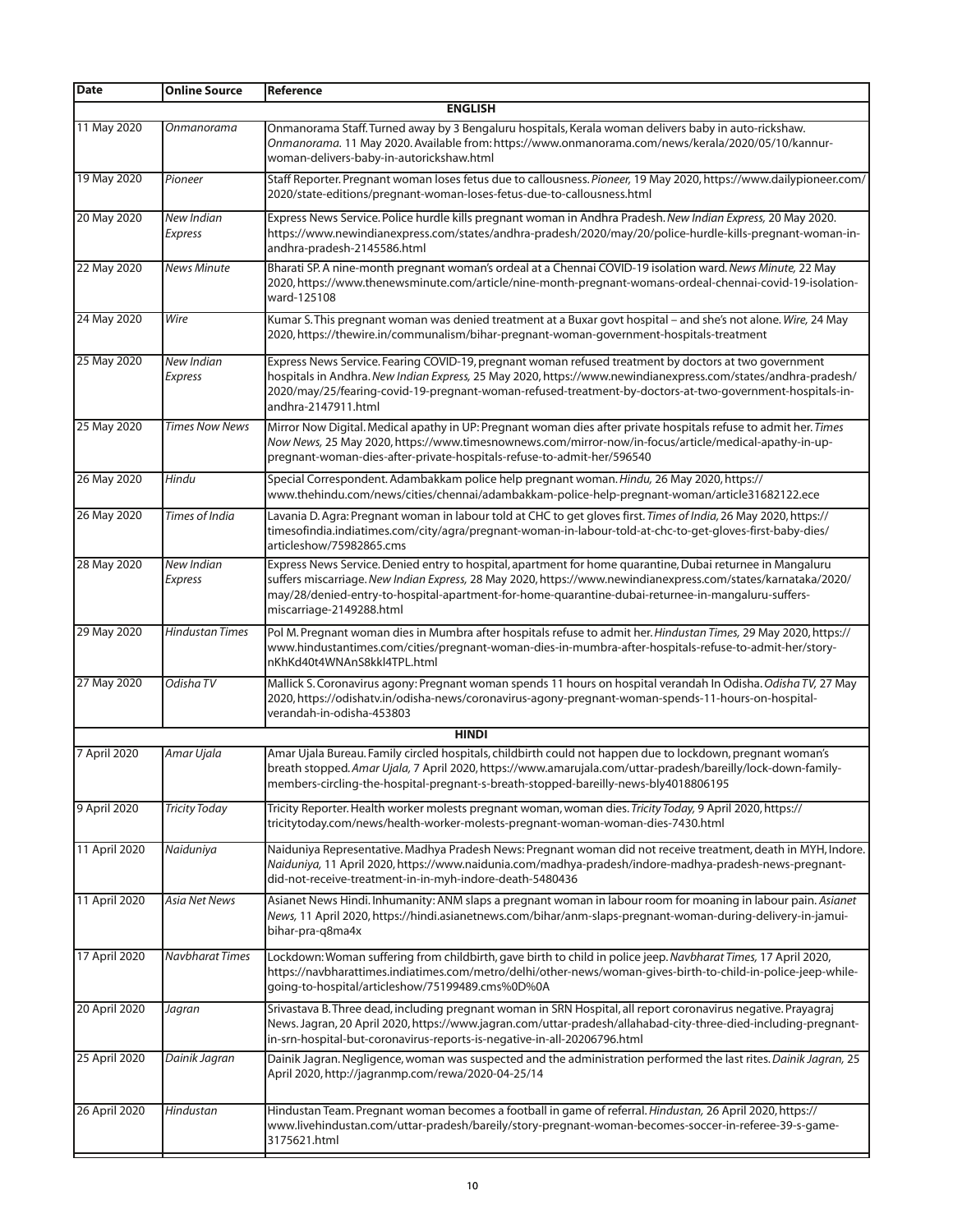| 5 May 2020  | Dainik Bhaskar          | Bhaskar Correspondent. Left the pregnant woman on a stretcher after drip, she died in the wee hours of the<br>morning, referred the dead body, the ambulance staff returned. Dainik Bhaskar, 5 May 2020, https://<br>epaper.bhaskar.com/detail/526010/14101980116/mpcq/05052020/277/text/                               |
|-------------|-------------------------|-------------------------------------------------------------------------------------------------------------------------------------------------------------------------------------------------------------------------------------------------------------------------------------------------------------------------|
| 5 May 2020  | Amar Ujala              | News Desk Amar Ujala Bureau. Greater Noida: The hospital refused to admit for not getting 30 thousand, pregnant<br>woman was suffering. Amar Ujala, 5 May 2020, https://www.amarujala.com/delhi-ncr/noida/greater-noida-hospital-<br>not-admit-pregnant-lady-because-as-she-unable-to-30-thousand-rupees                |
| 7 May 2020  | Hindustan               | Hindustan Team. Pregnant woman did not receive treatment, died after delivery at home. Hindustan, 7 May 2020,<br>https://www.livehindustan.com/uttar-pradesh/story-meerut-woman-died-after-delivery-as-she-did-not-get-<br>proper-treatment-3200211.html                                                                |
| 11 May 2020 | Navbharat Times.        | Navbharat Times. Three women stopped from entering the hospital, delivery was done at the gate itself. Navbharat<br>Times, 11 May 2020, https://navbharattimes.indiatimes.com/metro/lucknow/other-news/three-women-stopped-<br>from-entering-the-hospital-delivery-was-done-at-the-gate-itself/articleshow/75661942.cms |
| 15 May 2020 | Dainik Bhaskar          | Dainik Bhaskar. After giving birth to son, mother's health deteriorates, death due to lack of treatment. Dainik<br>Bhaskar, 15 May 2020, https://www.bhaskar.com/local/mp/qwalior/ambah/news/mothers-health-deteriorates-after-<br>giving-birth-to-son-death-due-to-lack-of-treatment-127302627.html                    |
| 16 May 2020 | Hindustan               | Hindustan Team. Doctors did not admit pregnant woman to Upper India, referred to Dufferin. Hindustan, 16 May<br>2020, https://www.livehindustan.com/uttar-pradesh/kanpur/story-doctors-not-admitted-pregnant-in-upper-india-<br>refer-dufferin-3219441.html                                                             |
| 17 May 2020 | Hindustan               | Hindustan Team. Pregnant women are not getting treatment in CHC. Hindustan, 17 May 2020, https://<br>www.livehindustan.com/uttar-pradesh/meerut/story-pregnant-women-are-not-getting-treatment-in-chc-<br>3219581.html                                                                                                  |
| 17 May 2020 | News18                  | Sharma A. Shaming humanity! An 8-months pregnant woman dies due to lack of treatment, the infant could not<br>even open her eyes. News18, 17 May 2020, https://hindi.news18.com/news/uttar-pradesh/kasganj-painful-death-of-<br>pregnant-woman-due-to-due-to-lack-of-treatment-upask-nodgm-3121159.html                 |
| 18 May 2020 | Dainik Bhaskar          | Dainik Bhaskar. Corona suspected woman delivered in isolation ward, no doctor arrived for treatment. Dainik<br>Bhaskar, 18 May 2020, https://www.bhaskar.com/local/mp/news/corona-suspected-woman-delivered-in-isolation-<br>ward-no-doctor-reached-for-treatment-127314476.html                                        |
| 18 May 2020 | <b>ETOI News</b>        | Editor. Inhumanity of a god-like doctor, in the absence of money. Etoi News, 18 May 2020, https://etoinews.com/<br>humanity-of-a-doctor-called-god-when-there-is-no-money/                                                                                                                                              |
| 18 May 2020 | <b>NewsD</b>            | New. The condition of a quarantine centre in Nalanda: the pregnant woman moaning for four days, the child died in<br>the womb. Newsd, 18 May 2020, https://hindi.newsd.in/bihar-nalanda-pregnant-lady-suffer-pain-for-4-days-<br>quarantine-center-child-died-in-womb/                                                  |
| 23 May 2020 | <b>First India News</b> | First India Correspondent. Orthopaedic doctor became god for woman in labour pains, delivered before reaching<br>ward. First India News, 23 May 2020, https://firstindianews.com/news/Delivery-of-woman-from-Agra-to-RBM-<br>Hospital-in-Bharatpur-1481590070%09%0D%0A                                                  |
| 27 May 2020 | Hindustan               | Hindustan Team. Pregnant woman in torture, newborn dies. Hindustan, 27 May 2020, https://<br>www.livehindustan.com/uttar-pradesh/shamli/story-pregnant-woman-in-torture-newborn-dies-3242043.html<br>[Hindi]                                                                                                            |
| 28 May 2020 | Dainik Bhaskar          | News Correspondent. Woman in pain for 4 hours after caesarean in Eling, doctor and nurse missing, death. Dainik<br>Bhaskar, 28 May 2020, https://epaper.bhaskarhindi.com/2690176/Dainik-Bhaskar-Jabalpur/#page/16                                                                                                       |
| 31 May 2020 | Dainik Bhaskar          | Dainik Bhaskar. Charged more for delivery in Ratlam, Hospital fined. Dainik Bhaskar, 31 May 2020, https://<br>www.bhaskar.com/local/mp/ratlam/news/charged-more-for-delivery-in-ratlam-hospital-fined-127358705.html                                                                                                    |

#### **References**

- 1. National Institute of Allergy and Infectious Diseases.COVID-19, MERS & SARS. 2020 [cited 2020 May 20].Available from: https:// www.niaid.nih.gov/diseases-conditions/covid-19
- 2. United Nations Population Fund.Coronavirus Disease (COVID-19) Preparedness and Response:UNFPA Interim Technical Brief - Sexual and Reproductive Health and Rights, Maternal and. Newborn Health & COVID-19.Geneva:UNFPA; 2020.Available from: https:// www.unfpa.org/sites/default/files/resource-pdf/COVID-19\_Preparedness\_and\_Response\_-

\_UNFPA\_Interim\_Technical\_Briefs\_Maternal\_and\_Newborn\_Health\_- 23\_March\_2020\_.pdf

- 3. Centers for Disease Control and Prevention (CDC). Social Distancing Keep Your Distance to Slow the Spread. 2020 [cited 2020 May 21]. Available from: https://www.cdc.gov/coronavirus/2019-ncov/preventgetting-sick/social-distancing.htm
- 4. Ministry of Health and Family Welfare,Government of India.COVID-19 India. 2020 [cited 2020 Jun 5].Available from: https:// www.mohfw.gov.in/
- 5. Press Information Bureau.Government of India Issues Orders Prescribing Lockdown for Containment of COVID-19 Epidemic in the Country.New Delhi: Press Information Bureau,Government of India; 2020.Available from: https://www.mha.gov.in/sites/default/files/ PR\_NationalLockdown\_26032020\_0.pdf
- 6. Ministry of Home Affairs (MHA).Order.New Delhi: MHA,Government of India; 2020.Available from: https://www.mha.gov.in/sites/default/ files/MHA Order Dt. 1.5.2020 to extend Lockdown period for 2 weeks w.e.f. 4.5.2020 with new guidelines.pdf
- 7. Home Secretary. MHA DO Letter. New Delhi: Home Secretary, Government of India; 2020[cited 2020 May 20].Available from: https:// www.mha.gov.in/sites/default/files/MHA DO letter dt.14.4.2020 to Chief Secretaries and Administrators for strict implementation of Lockdown Order during extended period.pdf
- 8. Ministry of Home Affairs. Order. New Delhi: MHA, Government of India; 2020.Available from: https://www.mha.gov.in/sites/default/files/ MHAOrderextension\_1752020.pdf
- 9. Jain A. Lockdown doesn't have to involve harsh police action: An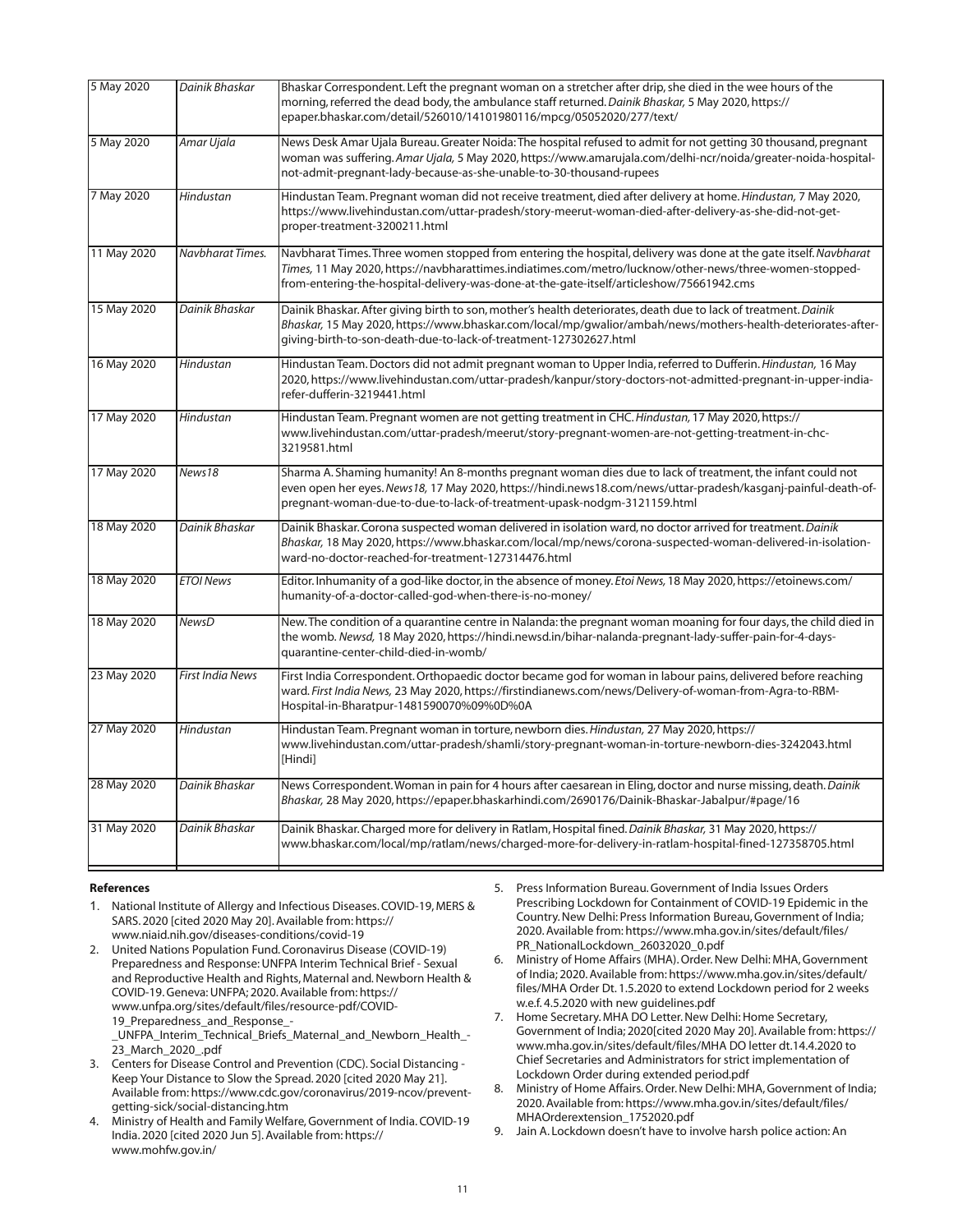expert explains how.*HuffPost India.* 2020 Apr 11; Available from: https://www.huffingtonpost.in/entry/coronavirus-lockdown-policeaction\_in\_5e8c231cc5b62459a92e52ae

- 10. Menendez C,Gonzalez R,Donnay F, Leke R.Avoiding indirect effects of COVID-19 on maternal and child health. *Lancet Glob Health*. 2020;1–2.
- 11. Roberton T,Carter ED,Chou VB, Stegmuller AR,Jackson BD,Tam Y, et al. Early estimates of the indirect effects of the COVID-19 pandemic on maternal and child mortality in low-income and middle-income countries: a modelling study. *Lancet Glob Health*. 2020;May 12:1–8.
- 12. Hussein J.COVID-19:What implications for sexual and reproductive health and rights globally? *Sex Reprod Health Matters.* 2020;28(1):1–3.
- 13. Jones S,Gopalakrishnan S,Ameh C,White S, van den Broek N. 'Women and babies are dying but not of Ebola':the effect of the Ebola virus epidemic on the availability, uptake and outcomes of maternal and newborn health services in Sierra Leone. *BMJ Glob Health*. 2016;1(3):e000065.
- 14. Thaddeus S, Maine D.Too Far to Walk: Maternal Mortality in Context. *Soc Sci Med.* 1994;38(8):1091–110.
- 15. Ministry of Health and Family Welfare, Government of India. Child Health Programme under NHM.New Delhi:MoHFW; 2019.Available from: https://pib.gov.in/PressReleasePage.aspx?PRID=1592997
- 16. Ministry of Health and Family Welfare Government of India. LaQshya. New Delhi: MoHFW; 2019[cited 2020 May 20].Available from: https:// pib.gov.in/PressReleasePage.aspx?PRID=1578508
- 17. Nagarajan R.Covid-19 puts immunisation, ante-natal check-ups on hold. *Times of India.* 2020 Apr 2[cited 2020 May 20]; Available from: https://timesofindia.indiatimes.com/india/covid-19-putsimmunisation-ante-natal-check-ups-on-hold/articleshow/ 74940038.cms
- 18. Shekhar GC. Heroes Of Lockdown: How A Police Constable & An Auto Driver Helped Two TN Women During Labour.*Outlook India.* 2020 Apr 18[cited 2020 May 20]; Available from: https://www.outlookindia.com/ website/story/india-news-heroes-of-coronavirus-lockdown-how-apolice-constable-an-auto-driver-helped-two-tamil-nadu-women-inlabour/350981
- 19. Prerana K.How Lockdown & Apathy from Authorities Are Taking a Toll on Jharkhand's Pregnant Women & Their Babies.*News18.* 2020 Apr 21[cited 2020 May 20]; Available from: https://www.news18.com/news/ india/how-covid-19-lockdown-and-apathy-from-authorities-aretaking-a-toll-on-pregnant-women-and-their-babies-in-jharkhand-2586815.html
- 20. Ministry of Health and Family Welfare, Govt of India. Enabling Delivery of Essential Health Services during the COVID 19 Outbreak:Guidance note.New Delhi: MoHFW,Government of India; 2020[cited 2020 May 20].Available from: https://www.mohfw.gov.in/pdf/ EssentialservicesduringCOVID19updated0411201.pdf
- 21. Sama Resource Group for Women and Health v.Union of India and Ors. Order. In the High Court of Delhi at New Delhi, India; 2020[cited 2020 May 20] p. 5.Available from: https://www.livelaw.in/pdf\_upload/ pdf\_upload-373668.pdf
- 22. Mohiuddin Vaid v. State of Maharashtra & Ors.No Title. In the High Court of Judicature at Bombay, India; 2020[cited 2020 May 20] p. 5. Available from: https://www.livelaw.in/pdf\_upload/pdf\_upload-375218.pdf
- 23. National Health Mission Government of India. LaQshya- Labour Room Quality Improvement Initiative.New Delhi: Ministry of Health and Family Welfare,Government of India; 2017.Available from: https:// nhm.gov.in/New\_Updates\_2018/NHM\_Components/ RMNCH\_MH\_Guidelines/LaQshya-Guidelines.pdf
- 24. Office of the Registrar General India. Special Bulletin on Maternal Mortality in India 2016-18. Sample Registration System. 2020[cited 2020 Oct 18]. p. 4.Available from: https://censusindia.gov.in/ vital\_statistics/SRS\_Bulletins/MMR Bulletin 2016-18.pdf
- 25. Population Foundation of India. Impact of COVID-19 on young people: Rapid assessment in three states, May 2020 (Bihar, Rajasthan and Uttar Pradesh).New Delhi: PFI; 2020.
- 26. Rukmini S.COVID-19 Disrupted India's Routine Health Services. *IndiaSpend.* 2020 Aug 27; Available from: https://www.indiaspend.com/ covid-19-disrupted-indias-routine-health-services/
- 27. Cole F.Content analysis: process and application. *Clin Nurse Spec.* 1988;2(1):53–7.
- 28. Elo S, Kyngäs H.The qualitative content analysis process.*J Adv Nurs.* 2008;62(1):107–15.
- 29. Neuendorf K, Kumar A.Content Analysis. In: Mazzoleni G, editor. *The international encyclopedia of political communication.* Oxford,UK:Wiley

Blackwell; 2006. p. 221–30.

- 30. Nair H, Panda R. Quality of maternal healthcare in India: Has the National Rural Health Mission made a difference? *J Glob Health.* 2011;1(1):79–86.
- 31. World Health Organization. Managing epidemics.Geneva:WHO; 2018[cited 2020 May 20].Available from: https://www.who.int/ emergencies/diseases/managing-epidemics/en/
- 32. Mehta RM, Mehta R, Balaji AL, Mehta H. Perceptions on COVID-19: A ground-level analysis to guide public policy. *Lung India.* 2020;37:282– 3.
- 33. Ministry of Health and Family Welfare,Government of India.Guidance Note on Provision of Reproductive, Maternal, Newborn, Child, Adolescent Health Plus Nutrition (RMNCAH+N) services during & post COVID-19 Pandemic.New Delhi:MoHFW;2020[cited 2020 May 20]. Available from: https://www.mohfw.gov.in/pdf/ GuidanceNoteonProvisionofessentialRMNCAHNServices24052020.pdf
- 34. Green A. Maternal health services take a hit amid global lockdown. *Devex.* 2020 May 25; Available from: https://www.devex.com/news/ maternal-health-services-take-a-hit-amid-global-lockdown-97263
- 35. Singh S,Doyle P,Campbell OMR, Rao GVR, Murthy GVS. Pregnant women who requested a '108' ambulance in two states of India. *BMJ Glob Health.* 2018;3(3):e000704.
- 36. Basu S.Non-communicable Disease Management in Vulnerable Patients During Covid-19. *Indian J Med Ethics.* 2020;V(2):103–5.
- 37. Lalwani V.Coronavirus:'How do I reach a hospital?'Cancer and kidney patients worry about 21-day lockdown. *Scroll.in*. 2020 Mar 25[cited 2020 May 20].Available from: https://scroll.in/article/957108/how-doi-reach-a-hospital-cancer-patients-ask-as-21-day-lockdown-loomsahead
- 38. Dore B.Covid-19: collateral damage of lockdown in India. *BMJ.* 2020;369:m1711.
- 39. Thomas G.Death in the time of coronavirus. *Indian J Med Ethics.* 2020;V(2):98–9.
- 40. Corburn J,Vlahov D, Mberu B, Riley L,Caiaffa WT, Rashid SF, et al. Slum Health: Arresting COVID-19 and Improving Well-Being in Urban Informal Settlements. *J Urban Health.*2020;Apr 24:1–10.
- 41. Bhattacharya S, Sundari Ravindran TK. Silent voices: Institutional disrespect and abuse during delivery among women of Varanasi district, northern India. *BMC Pregnancy Childbirth.* 2018;18(1):1–8.
- 42. Rajalakshmi TK. In search of a road map. *Frontline*. 2020 May;15–7. Available from: https://frontline.thehindu.com/cover-story/ article31544715.ece
- 43. Chatterje P.Gaps in India's preparedness for COVID-19 control. *Lancet Infect Dis.* 2020;20(5):544.
- 44. Editorial. India under COVID-19 lockdown. *Lancet.* 2020;395(10233): 1315.
- 45. Kurian OC.How the Indian state of Kerala flattened the coronavirus curve.*Guardian.* 2020 Apr 21; Available from: https:// www.theguardian.com/commentisfree/2020/apr/21/kerala-indianstate-flattened-coronavirus-curve
- 46. Schueller E, Klein E,Tseng K, Kapoor G,Joshi J, Sriram A, et al.COVID-19 in India: Potential Impact of the Lockdown and Other Longer-Term Policies.The Center for Disease Dynamics, Economics & Policy; 2020[cited 2020 May 20].Available from: https://cddep.org/wpcontent/uploads/2020/04/India-Shutdown-Modeling-Slides-Final-2.pdf
- 47. Editorial Team.The Hippocratic Oath Updated. *Indian J Med Ethics.* 1994;2(4):1.Available from: https://ijme.in/articles/the-hippocraticoath-updated/?galley=html
- 48. Shrivastava S, Sivakami M. Evidence of'obstetric violence' in India: an integrative review.*J Biosoc Sci.* 2020;52(4):610–628.
- 49. White Ribbon Alliance. Respectful Maternity Care:The Universal Rights of Childbearing Women.Washington DC:WRA; 2011.
- 50. Dutta SS, Bajpai N, Suryawan S.COVID lockdown hits maternal health services. *New Indian Express.* 2020 May 16[cited 2020 May 20]; Available from: https://www.newindianexpress.com/nation/2020/may/ 16/covid-lockdown-hits-maternal-health-services-2143968.html
- 51. Rasmussen SA, Smulian JC, Lednicky JA,Wen TS,Jamieson DJ. Coronavirus Disease 2019 (COVID-19) and pregnancy: what obstetricians need to know. *Am J Obstet Gynecol.*2020;222(5):415–26.
- 52. MacKinnon J, Bremshey A. Perspectives from a webinar: COVID-19 and sexual and reproductive health and rights. *Sex Reprod Health Matters.* 2020;28(1):1763578
- 53. Kerber KJ, de Graft-Johnson JE, Bhutta ZA,Okong P, Starrs A, Lawn JE. Continuum of care for maternal, newborn, and child health: from